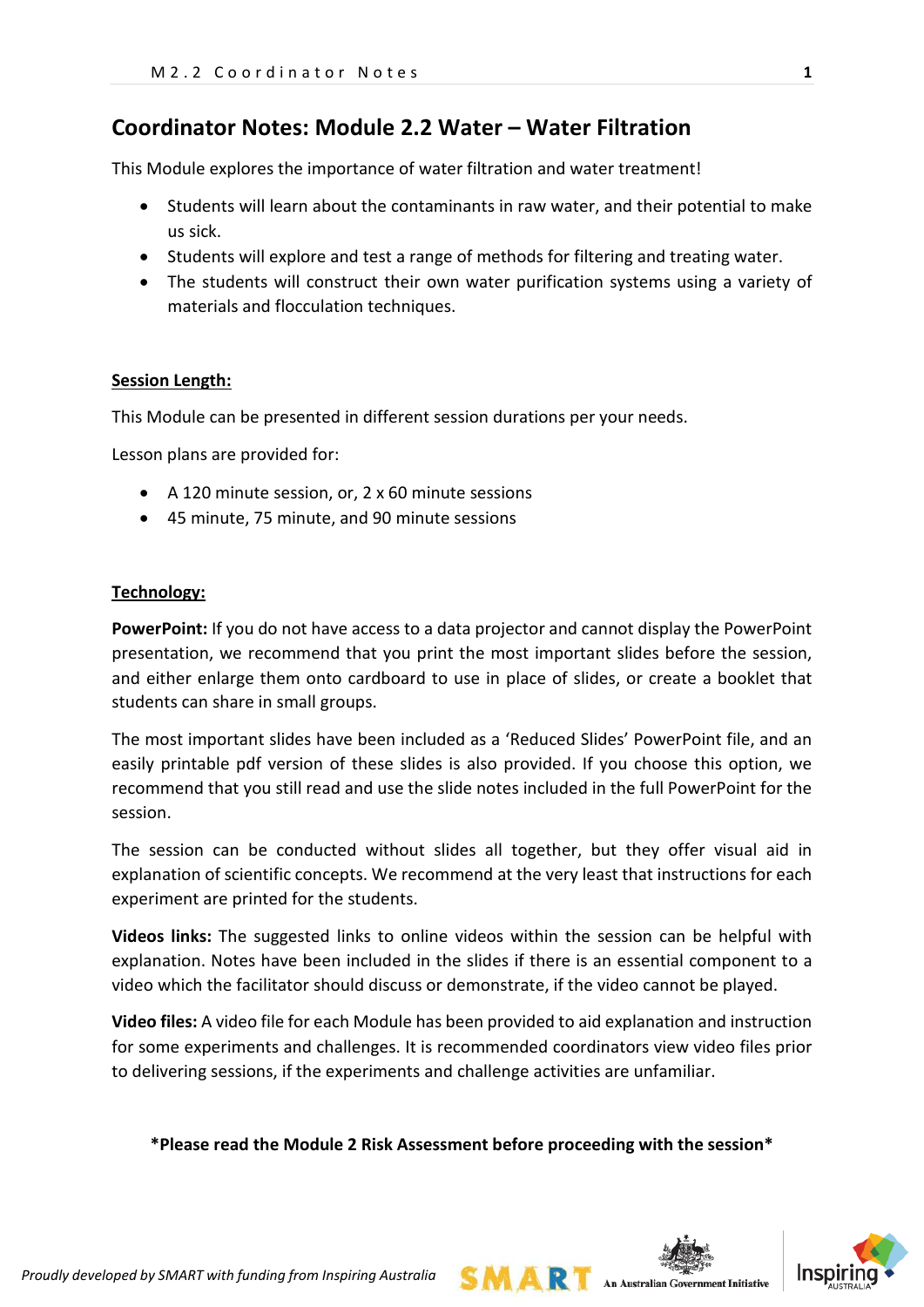| <b>Contents</b>                                                             | Page |  |  |  |
|-----------------------------------------------------------------------------|------|--|--|--|
| Module 2.2 Overview                                                         | 3    |  |  |  |
| Lesson Plan for Module 2.2 - 120 minute session, or, 2 x 60 minute sessions | 5    |  |  |  |
| Experiment E2.2.1 - Muddy Water                                             | 8    |  |  |  |
| Experiment E2.2.2 - Salty Water                                             | 9    |  |  |  |
| Experiment E2.2.3 - Osmosis                                                 | 10   |  |  |  |
| Experiment E2.2.4 - Microorganisms                                          | 11   |  |  |  |
|                                                                             |      |  |  |  |
| Challenge M2.2 - Water Filtration Challenge - Coordinator Notes             | 12   |  |  |  |
| Challenge M2.2 - Water Filtration Challenge - Score Sheet                   |      |  |  |  |
|                                                                             |      |  |  |  |
| Lesson Plan for Module 2.2 - 90 minute session                              | 15   |  |  |  |
| Lesson Plan for Module 2.2 - 75 minute session                              | 17   |  |  |  |
| Lesson Plan for Module 2.2 - 45 minute session                              |      |  |  |  |
|                                                                             |      |  |  |  |
| References                                                                  | 21   |  |  |  |
| Materials Required for Module 2.2 sessions                                  | 22   |  |  |  |



*Proudly developed by SMART with funding from Inspiring Australia*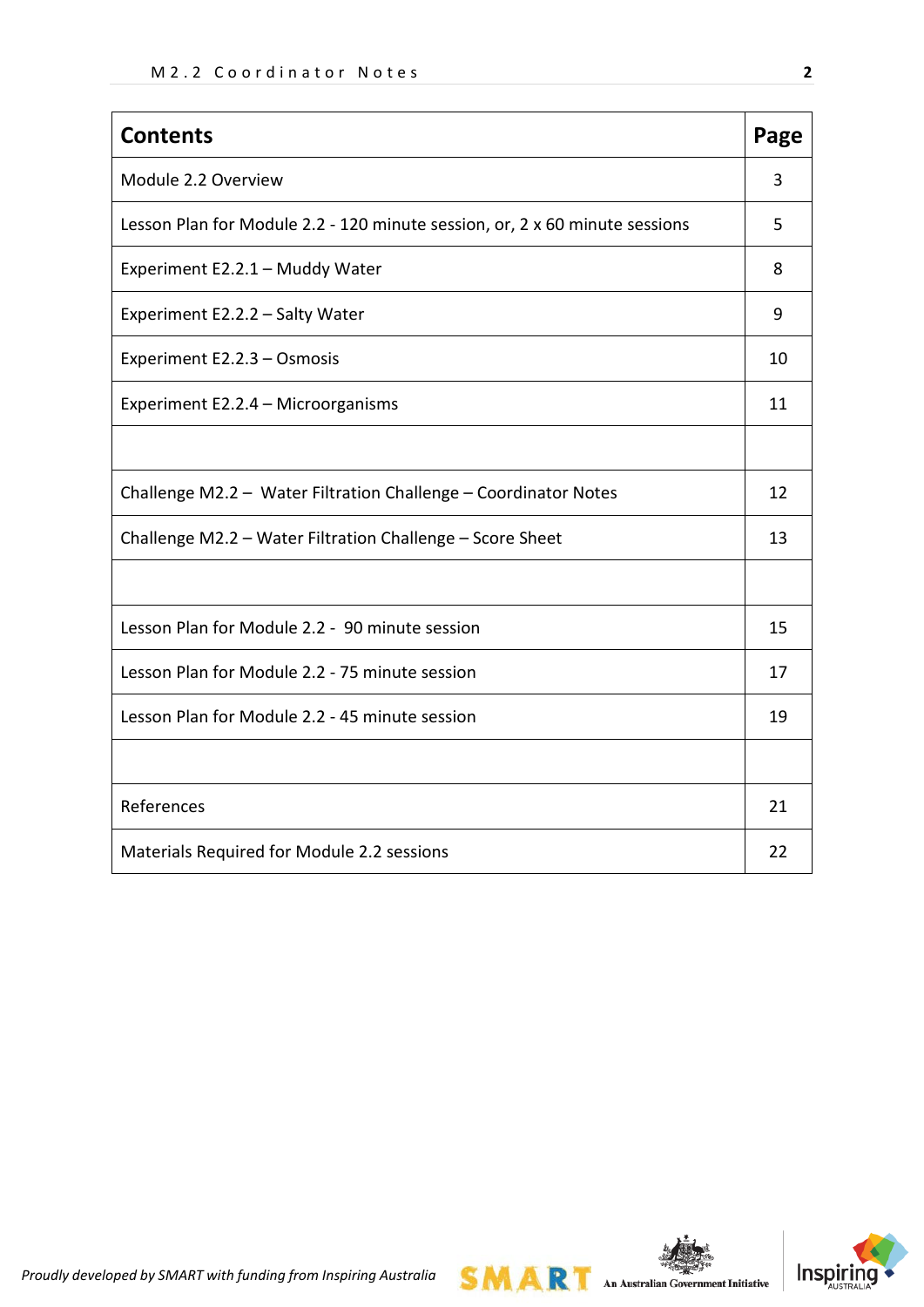# **Module 2.2 Water – Water Filtration: Overview**

Begin the session by recapping what students recall about the properties of water from the previous sessions "Water Transport Challenge" (Module 2.1).

Encourage students to use the scientific method (introduced in Module 1) to form hypotheses for their experiments in Module 2.

#### **Content overview:**

|                                                                    | <b>Session Duration</b> |           |        |        |
|--------------------------------------------------------------------|-------------------------|-----------|--------|--------|
| Concept / Activity                                                 |                         | (minutes) |        |        |
|                                                                    | 120                     | 90        | 75     | 45     |
| <b>Drinking Water</b>                                              |                         |           |        |        |
| Introduce the concept that we can't safely drink water from        | $\ast$                  | $\ast$    | $\ast$ | $\ast$ |
| everywhere we find it.                                             |                         |           |        |        |
| <b>Clean Water</b>                                                 |                         |           |        |        |
| Introduce concept that water can be cleaned to make it safe to     | $\ast$                  | *         | $\ast$ | $\ast$ |
| drink. Water treatment plants provide clean drinking water.        |                         |           |        |        |
| Water Treatments - Coagulation and Flocculation                    | $\ast$                  | $\ast$    | $\ast$ | $\ast$ |
| Muddy water can be cleaned using chemicals and stirring.           |                         |           |        |        |
| <b>Experiment 2.2.1 Muddy Water</b>                                | $\ast$                  | $\ast$    | $\ast$ | $\ast$ |
| Explores coagulation and flocculation, cleaning muddy water        |                         |           |        |        |
| Water Treatments - key processes                                   | $\ast$                  | $\ast$    | $\ast$ | $\ast$ |
| Introduce typical water treatment steps in Australia               |                         |           |        |        |
| <b>Desalination</b>                                                | $\ast$                  | $\ast$    |        |        |
| Introduce additional water sources and treatment options           |                         |           |        |        |
| <b>Solutions, Dissolving</b>                                       | ∗                       | ∗         |        |        |
| Introduce concept of small, unseen particles dissolved in water    |                         |           |        |        |
| <b>Experiment 2.2.2 Salty Water</b>                                | $\ast$                  | $\ast$    |        |        |
| Explores dissolving, solutions, saturation.                        |                         |           |        |        |
| <b>Osmosis and Reverse Osmosis</b>                                 |                         |           |        |        |
| Introduces the natural process of osmosis and the process of       | $\ast$                  |           |        |        |
| reverse osmosis used for desalination of sea-water                 |                         |           |        |        |
| <b>Experiment 2.2.3 Osmosis</b>                                    | $\ast$                  |           |        |        |
| Explores the concept of osmosis using gummy bears / potato         |                         |           |        |        |
| <b>Pathogens</b>                                                   |                         |           |        |        |
| Introduce concept of pathogens / microorganisms and build link     | $\ast$                  | $\ast$    | $\ast$ |        |
| between 'invisible' bugs, water borne illnesses, and disinfection. |                         |           |        |        |
| Water treatments - alternatives to treatment plants                | $\ast$                  | $\ast$    | $\ast$ |        |
| Introduces concept of small scale and portable water treatment.    |                         |           |        |        |
| <b>Water Filtration Challenge</b>                                  |                         |           |        |        |
| Explores water filtration, providing free exploration time to test | $\ast$                  | $\ast$    | $\ast$ | $\ast$ |
| out filter mediums to make muddy water clear.                      |                         |           |        |        |

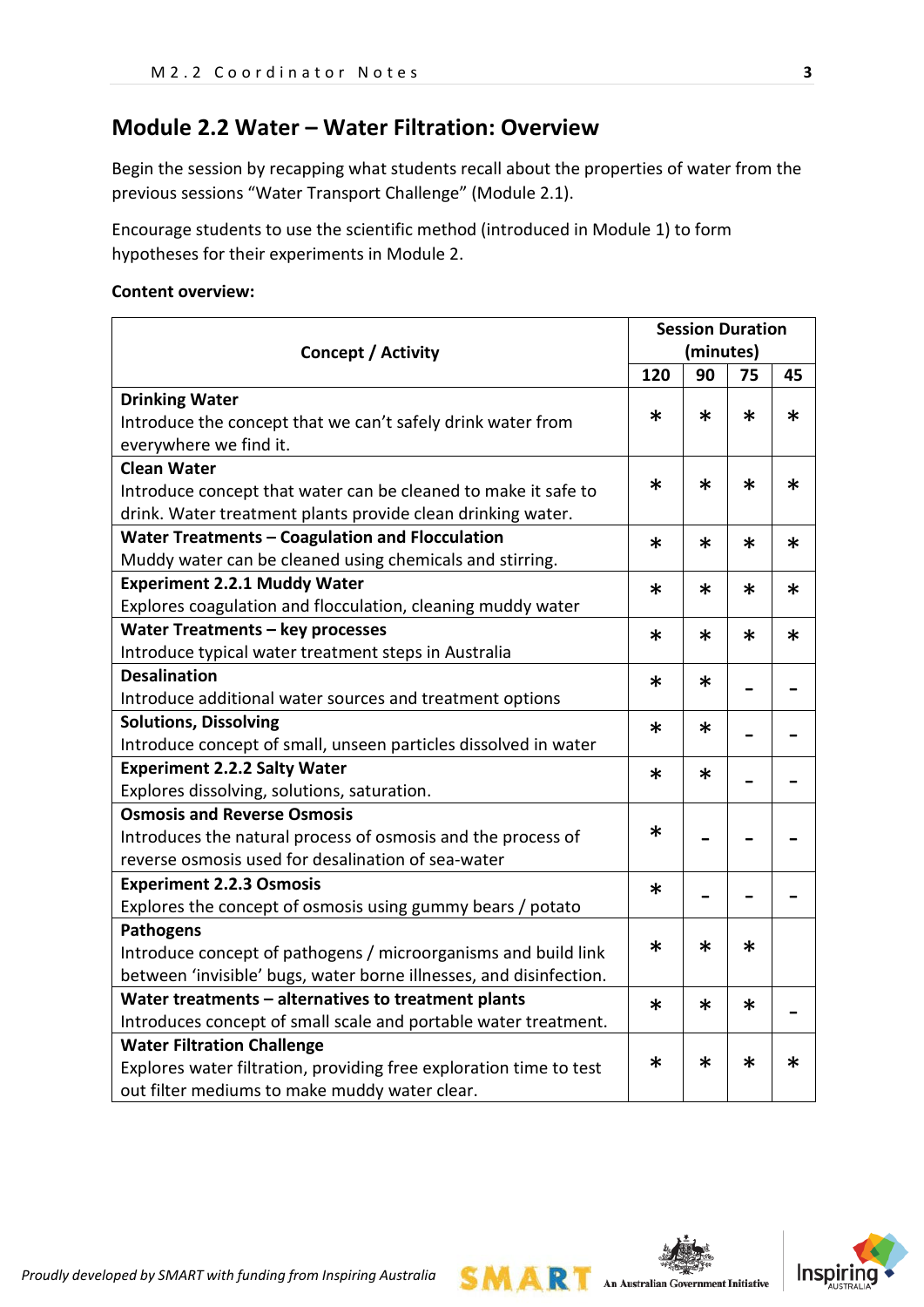#### **Slides:**

PowerPoint Slides are available to support the delivery of this module. Slides explain concepts visually, and include short, engaging videos relevant to the topic. A full list of slides and recommended inclusions for each session duration are provided in the table below. Appropriate slides are also noted in lesson plans for each duration.

| <b>PowerPoint Presentation:</b> |                                                            |        | <b>Session Duration</b> |        |        |
|---------------------------------|------------------------------------------------------------|--------|-------------------------|--------|--------|
|                                 | 'M 2.2 - Master Slides 120 minute Session Duration'        |        | (minutes)               |        |        |
| Slide                           | Content                                                    | 120    | 90                      | 75     | 45     |
| 1                               | Introductory title page for Module 2.2                     | ∗      | $\ast$                  | ∗      | ∗      |
| $\overline{2}$                  | Prompt slide - discussion, can we drink water from         | $\ast$ | $\ast$                  | $\ast$ | $\ast$ |
|                                 | everywhere we find it?                                     |        |                         |        |        |
| 3                               | Prompt slide - discussion, how do we get clean water?      | $\ast$ | $\ast$                  | $\ast$ | $\ast$ |
| 4                               | Video - how Sydney Water collect, store and treat water    | ∗      | ∗                       | $\ast$ | ∗      |
| 5                               | Prompt slide - discussion, can we clean muddy water?       | ∗      | $\ast$                  | ∗      | ∗      |
| 6                               | Experiment 2.2.1 outline, 'Muddy Water' activity           | ∗      | $\ast$                  | ∗      | ∗      |
| $\overline{\mathbf{z}}$         | Prompt slide, overview of 5 main water treatment steps     | $\ast$ | $\ast$                  | $\ast$ |        |
| 8                               | Prompt slide - discussion on can we drink sea water?       | $\ast$ | $\ast$                  | $\ast$ |        |
| 9                               | Prompt slide - Introduces concept of dissolving, solutions | $\ast$ | ∗                       |        |        |
| 10                              | Experiment 2.2.2 outline, 'Salty Water' activity           | $\ast$ | *                       |        |        |
| 11                              | Prompt slide - outlines Osmosis                            | $\ast$ |                         |        |        |
| 12                              | Prompt slide - outlines Reverse Osmosis                    | $\ast$ |                         |        |        |
| 13                              | Experiment 2.2.3 outline, 'Osmosis' activity               | $\ast$ |                         |        |        |
| 14                              | Prompt slide - outlines pathogens, microorganisms          | *      | ∗                       | *      |        |
| 15                              | Experiment 2.2.4 outline, 'Microorganisms' activity        | $\ast$ | $\ast$                  | $\ast$ |        |
| 16                              | Prompt slide - discuss other water treatment options       | *      | $\ast$                  | *      |        |
| 17                              | Image of 'LifeStraw' - portable water treatment device     | $\ast$ | ∗                       | ∗      |        |
| 18                              | Image of 'Solar Ball'- portable water treatment device     | $\ast$ | $\ast$                  | $\ast$ |        |
| 19                              | Introductory slide for C2.2 'Water Filtration Challenge'   | $\ast$ | $\ast$                  | $\ast$ | ∗      |
| 20                              | Overview of Challenge aims and scoring                     | ∗      | ∗                       | *      | $\ast$ |
| 21                              | Shows images of filtration designs / ideas                 | $\ast$ | $\ast$                  | *      | ∗      |
| 22                              | Outline of Filtration Challenge Rules                      | ∗      | ∗                       | *      | ∗      |
| 23                              | Session references, online links                           | ∗      | $\ast$                  | *      | $\ast$ |

**SMART** 

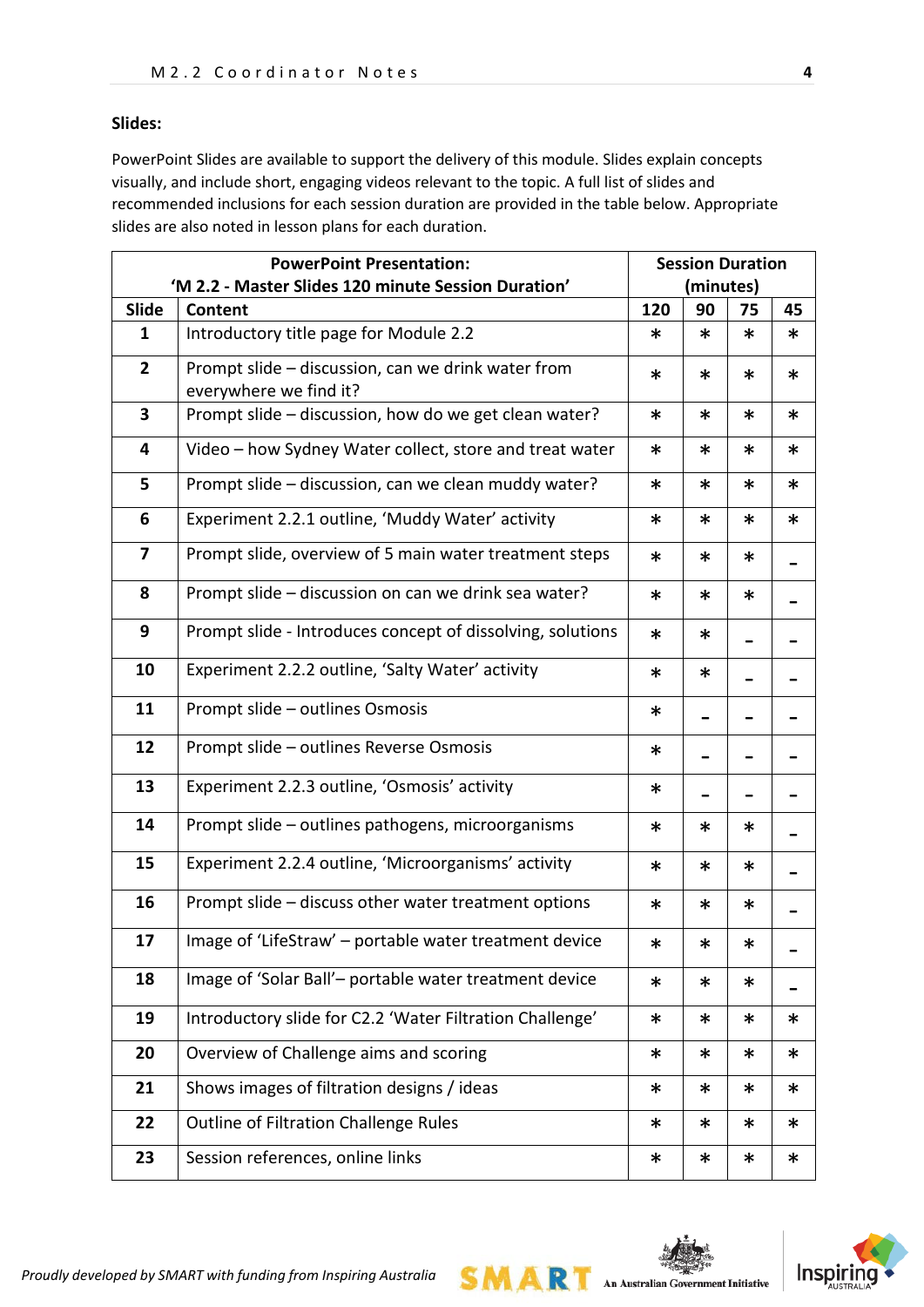# **Module 2.2 Water – Water Filtration Lesson Plan**

# **120 minute session or 2 x 60 minute sessions**

**High Tech:** Use PowerPoint Presentation 'M2.2 - Master Slides 120 minute Session Duration'

**Low Tech**: Print PowerPoint 'M2.2 - Reduced Slides for Printing'. Use slide notes from the ENTIRE 120 minute presentation, adapting discussion to cover omitted slides.

|               | <b>Key Learning Area</b>                 |                                                                                                                                                                              | <b>Topics</b>                                                                             |
|---------------|------------------------------------------|------------------------------------------------------------------------------------------------------------------------------------------------------------------------------|-------------------------------------------------------------------------------------------|
|               | Chemistry, Physical World                |                                                                                                                                                                              | Water supply & treatment,                                                                 |
|               |                                          |                                                                                                                                                                              | filtration, dissolving, solutions                                                         |
| <b>Timing</b> | <b>Running</b><br><b>Time</b><br>(hh:mm) | Procedure                                                                                                                                                                    | <b>Materials</b>                                                                          |
|               |                                          | <b>Lesson Introduction</b>                                                                                                                                                   |                                                                                           |
| 5 min         | 00:05                                    | Welcome. Brainstorm: can we<br>drink water wherever we find it?                                                                                                              | PowerPoint M2.2 (slides 1-2)                                                              |
|               |                                          | <b>Body of Lesson</b>                                                                                                                                                        |                                                                                           |
|               |                                          | (Lesson 1, 2 x 60 minute sessions)                                                                                                                                           |                                                                                           |
| 5 min         | 00:10                                    | Discussion & brainstorm, how do<br>we get clean water? Watch Sydney<br>Water video. (If video are unable to<br>be played, coordinator should<br>watch prior to the session). | PowerPoint M2.2 (slide 3-4)                                                               |
| 12 min        | 00:22                                    | Discuss hypothesis, conduct<br>Experiment 2.2.1 Muddy Water<br>and discuss results                                                                                           | PowerPoint M2.2 (slide 5-6),<br>clear cups / jars, alum,<br>spoons, soil + water, markers |
| 3 min         | 00:25                                    | Introduce / recap the 5 main steps<br>to clean water, used at water<br>treatment plants.                                                                                     | PowerPoint M2.2 (slide 7)                                                                 |
| 3 min         | 00:28                                    | Discussion about sea-water. Can<br>we drink it? Introduce concept of<br>desalination as a water supply /<br>treatment process.                                               | PowerPoint M2.2 (slide 8),                                                                |
| 2 min         | 00:30                                    | Introduce concepts solutions and<br>dissolving. Explain water can have<br>'invisible' particles dissolved in it.                                                             | PowerPoint M2.2 (slide 9)                                                                 |



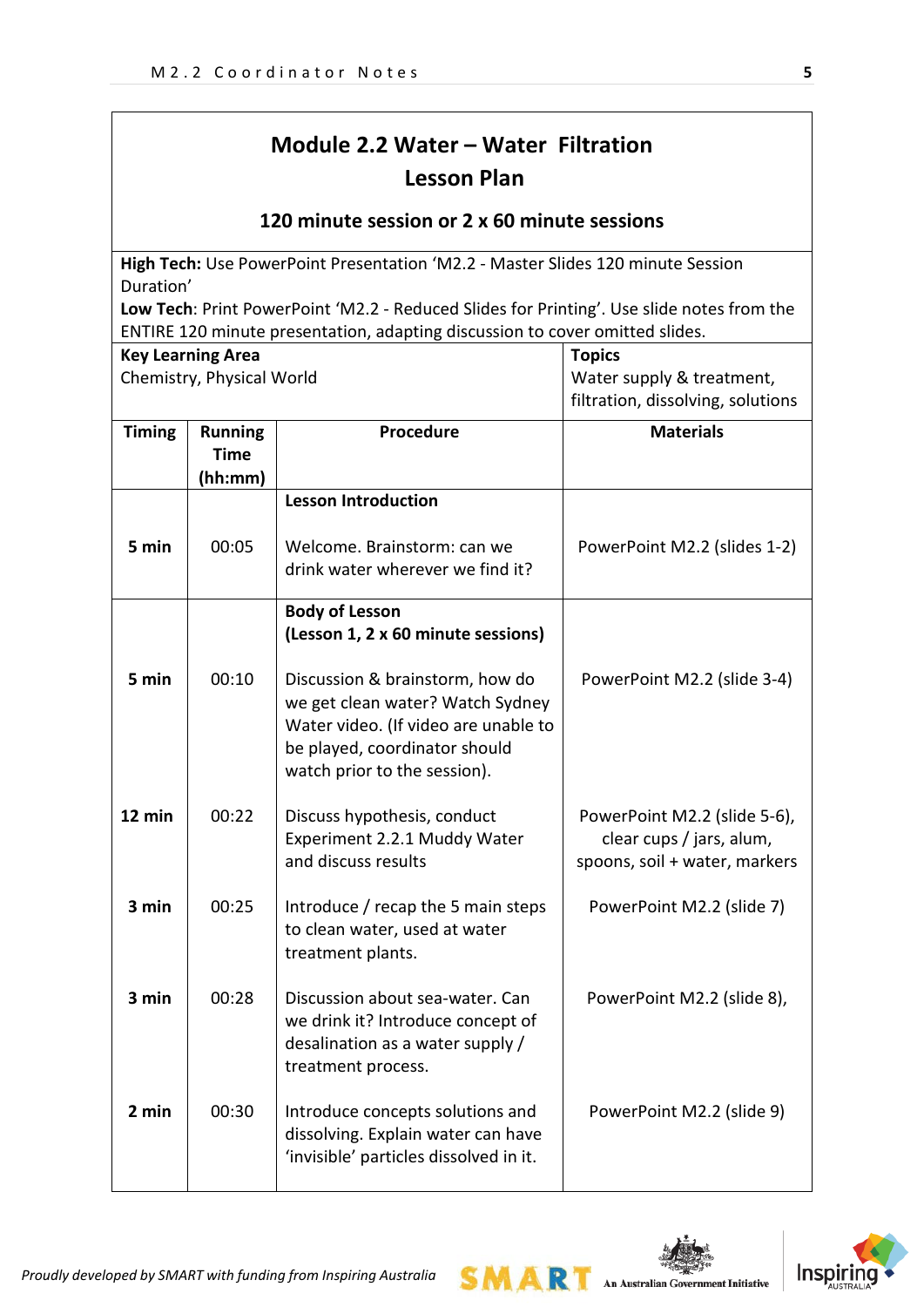| 10 min | 00:40           | Discuss hypothesis, conduct<br>Experiment 2.2.2 Salty Water and<br>discuss results                                                                                                                            | PowerPoint M2.2 (slide 10),<br>clear cups / jars, salt, water,<br>pepper (or sand), markers                                                                                                                                     |
|--------|-----------------|---------------------------------------------------------------------------------------------------------------------------------------------------------------------------------------------------------------|---------------------------------------------------------------------------------------------------------------------------------------------------------------------------------------------------------------------------------|
| 5 min  | 00:45           | Introduce concept of 'osmosis' and<br>reverse osmosis. Link to<br>desalination.                                                                                                                               | PowerPoint M2.2 (slide 11-12)                                                                                                                                                                                                   |
| 10 min | 00:55           | Discuss hypothesis, conduct<br>Experiment 2.2.3 Osmosis.<br>Note: This experiment may be<br>taken home, or, the session<br>coordinator may also choose to<br>pre-prepare this experiment the<br>night before. | PowerPoint M2.2 (slide 13)<br>water, cups / jars, gummy<br>bears (or potato), salt, water,<br>spoons, markers, rulers                                                                                                           |
| 5 min  | 01:00           | (Break for 2 x 60 minute sessions)                                                                                                                                                                            |                                                                                                                                                                                                                                 |
|        |                 | (Lesson 2, 2 x 60 minute sessions)                                                                                                                                                                            |                                                                                                                                                                                                                                 |
| 5 min  | 00:05/<br>01:05 | <b>Review and discuss Osmosis</b><br>experiment results (if conducted<br>the week prior / at home)                                                                                                            | PowerPoint M2.2 (slide 13)                                                                                                                                                                                                      |
| 5 min  | 00:10/<br>01:10 | Introduce microorganisms, and<br>discuss pathogens and "invisible"<br>bugs that can be present in water.                                                                                                      | PowerPoint M2.2 (slide 14)                                                                                                                                                                                                      |
| 10 min | 00:20/<br>01:20 | Discuss hypothesis, conduct<br>Experiment 2.2.4 Microorganisms                                                                                                                                                | PowerPoint M2.2 (slide 15),<br>GlitterBug powder, clear cups<br>or jars, water, spoons, paper<br>towel, UV light / torch                                                                                                        |
| 5 min  | 00:25/<br>01:25 | Discuss ideas for cleaning water,<br>other than water treatment plants.                                                                                                                                       | PowerPoint M2.2 (slides 16-<br>18)                                                                                                                                                                                              |
| 5 min  | 00:30/<br>01:30 | Introduce challenge activity and<br>explain materials and rules.                                                                                                                                              | PowerPoint M2.2 (slide 19-22)<br>Plastic PET bottles, mesh,<br>cups, water, rubber bands,<br>paper towel, soil, pebbles,<br>sand, leaves, filters, scissors,<br>oil, food colouring, measuring<br>cups, activated charcoal, ink |



**SMART**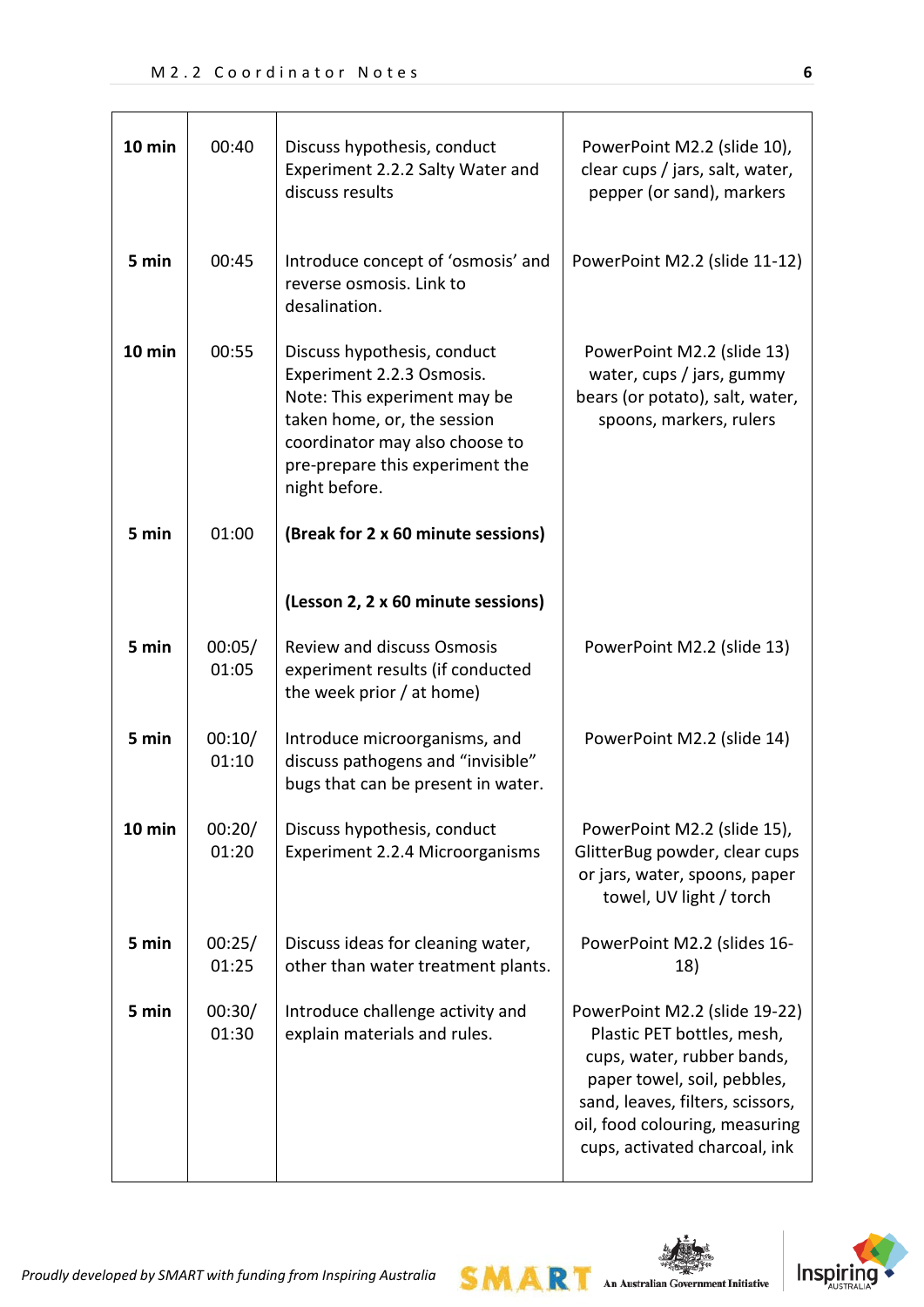| 15 min | 00:45/<br>01:35               | Form groups and encourage<br>students to build and test the<br>water filtration systems                                   | PowerPoint M2.2 (slide 21) |
|--------|-------------------------------|---------------------------------------------------------------------------------------------------------------------------|----------------------------|
| 10 min | 00:55/<br>01:55               | Support groups to undertake<br>testing and scoring                                                                        | Scoresheet M2.2            |
| 5 min  | 00:55/<br>02:00<br><b>END</b> | <b>Lesson Conclusion</b><br>Clean up. Discussion about the<br>session, which filtration materials<br>were most effective. |                            |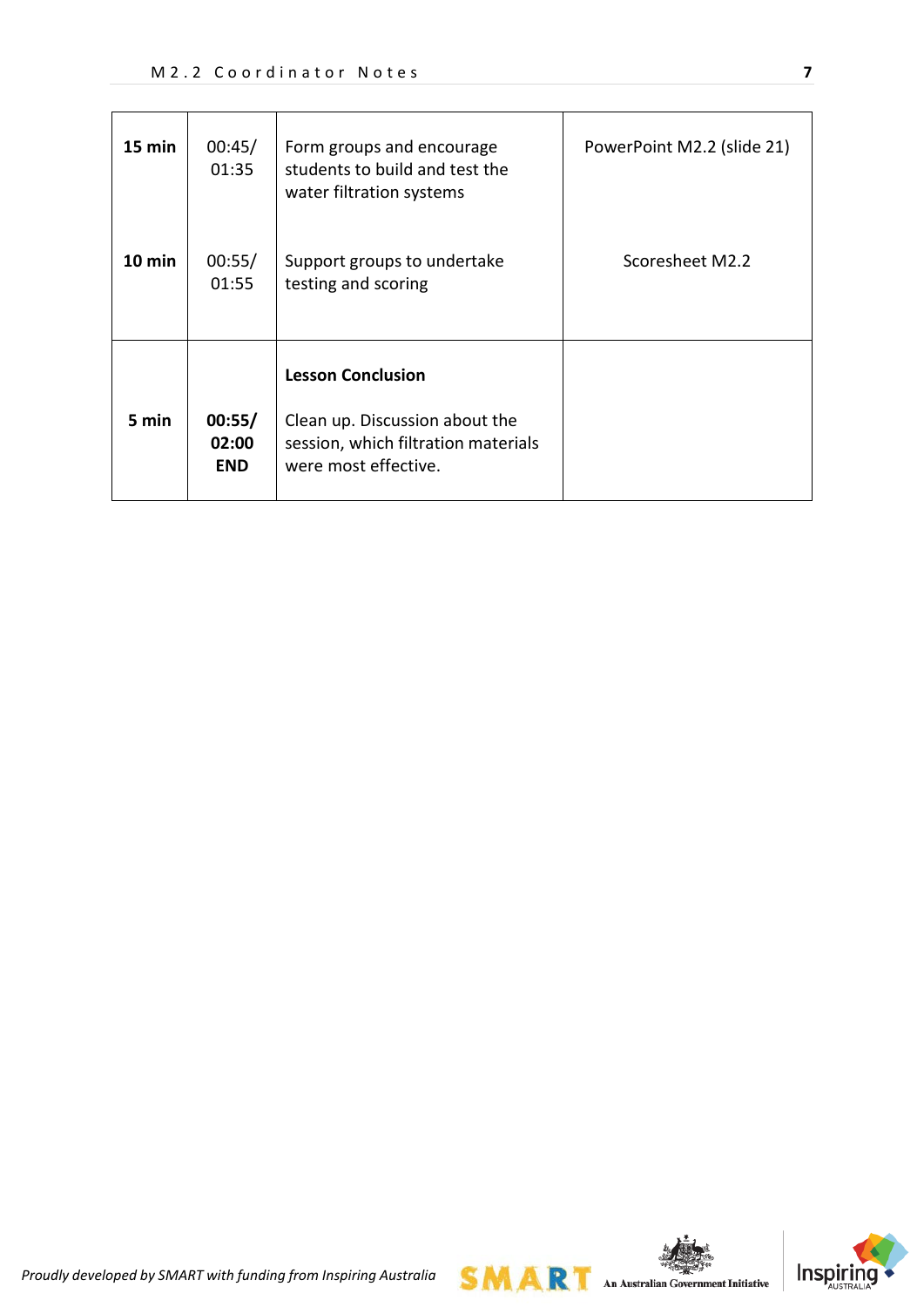# **Module 2.2 – Filtration: Experiments**

## **Experiment E2.2.1: Muddy Water**

**Aim:** To observe a chemical process for cleaning muddy water

### **Materials (per group):**

- 2 clear cups or jars
- 1 teaspoon of alum (aluminium sulphate)
- 2 spoons
- Dirty water (2 spoonful's of soil plus 500ml water)
- Marker

### **Procedure:**

- 1. Form into groups of 2 to 3 students.
- 2. Mix the soil into the water.
- 3. Pour an equal amount of dirty water into each cup.
- 4. Use the marker to label 1 cup 'Floc' and the other 'control'.
- 5. Add a teaspoon of alum to the cup marked 'Floc'.
- 6. Stir both cups well for about two minutes. Observe both mixtures.
- 7. Stop stirring and wait 5 minutes.
- 8. Observe both mixtures again.

#### **Expected result:**

In the 'Floc' cup, the soil formed clumps, and after 5 minutes most of the soil settled to the bottom of the cup, leaving relatively clear water. In the control solution, the soil remained a fine powder suspended in the water, and didn't settle out after leaving it for 5 minutes. At the end of the experiment, the water in the 'Floc' cup looked much clearer than the control.

#### **Explanation:**

The fine soil particles in the water can't be easily filtered out, and don't rapidly settle / sink in the water. Adding the chemical alum creates a chemical reaction which causes the soil particles to clump together. This is called 'coagulation'.

The clumps of alum combined with the captured soil particles are called 'floc'. The formed floc clumps are dense enough to sink and settle to the bottom of the cup leaving much cleaner water above.

"Flocculation" is a gentle mixing, or stirring process. It brings together the flocs formed in the coagulation step to form larger flocs.

#### *Notes:*

- *Students may like to participate in creating the muddy water. Sticks / leaves / rocks should be filtered out using a sieve or screen. Soil particles can be crushed in a mortar and pestle to make them finer.*
- *It is recommended gloves are warn if handling soil / alum. Be aware of potential sensitivities to soil particles.*

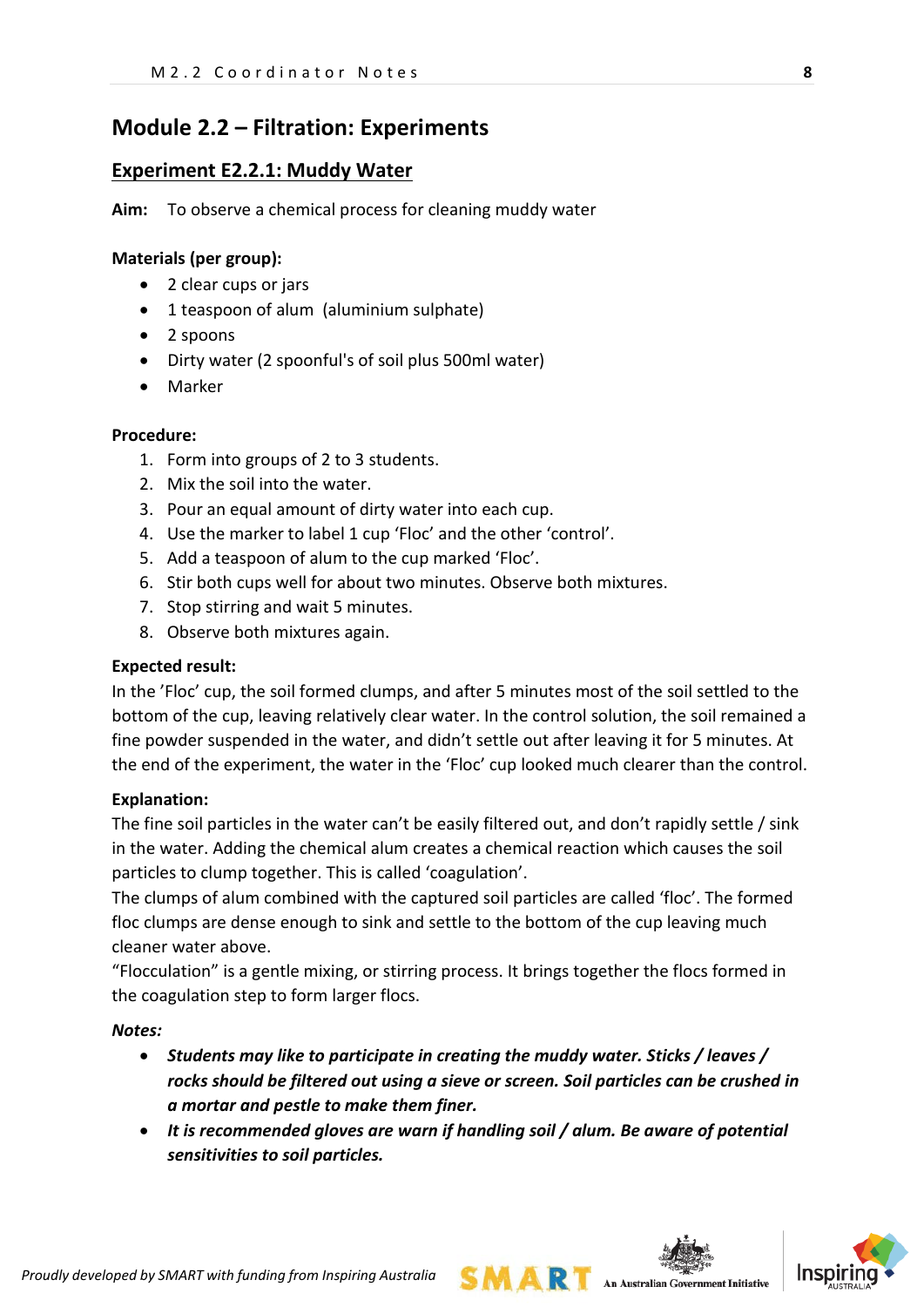## **Experiment E2.2.2: Salty Water**

#### **Aim: To observe how substances dissolve in water**

#### **Materials (per group):**

- 2 clear cups or jars
- 1/2 cup of salt
- 1 tablespoon of pepper (or sand)
- 2 spoons
- 500ml water
- Marker

#### **Procedure:**

- 1. Form into groups of 2 to 3.
- 2. Pour an equal amount of water into each cup.
- 3. Use the marker to label one cup 'salt'. Add a spoonful of salt to this cup.
- 4. Use the marker to label the second cup 'pepper'. Add a spoonful of pepper to this cup.
- 5. Stir both cups and observe. What do you see? Record your results.
- 6. Now, continue to add more spoonful's of salt to the 'salt' cup, stir each time.
- 7. Observe and record your results.

#### **Expected Result:**

Pepper will not dissolve / disappear in water. Salt will dissolve / disappear in water. The water will remain clear with a spoonful of salt dissolved, students will observe a "solution". However, there is a limit to how much salt can dissolve in a glass of room temperature water. As more salt is added, students will observe the solution become "saturated", the mixture will appear cloudy and added salt will cease to dissolve.

#### **Explanation:**

This experiment explores dissolving. Dissolving means to completely mix into a "solution". Some substances can dissolve easily into others, while others cannot. There is a limit to how much of one substance can dissolve in another. Whether a substance dissolves in water or not depends on its internal 'molecular' structure.

A solution is made when one substance called the solute "dissolves" into another substance called the solvent. Dissolving is when the solute breaks up from a larger crystal of molecules into much smaller groups or individual molecules. This break up is caused by coming into contact with the solvent. In the case of salt water, the water molecules break off salt molecules and surround them. Each salt molecule still exists. It is just now surrounded by water molecules, rather than other salt molecules.

#### **Extensions:**

Is there a difference between warm and cold water? Can you dissolve more or less salt in warm water? What else does / does not dissolve in water?

#### *Notes:*

• *Be aware of potential sensitivities to salt.*



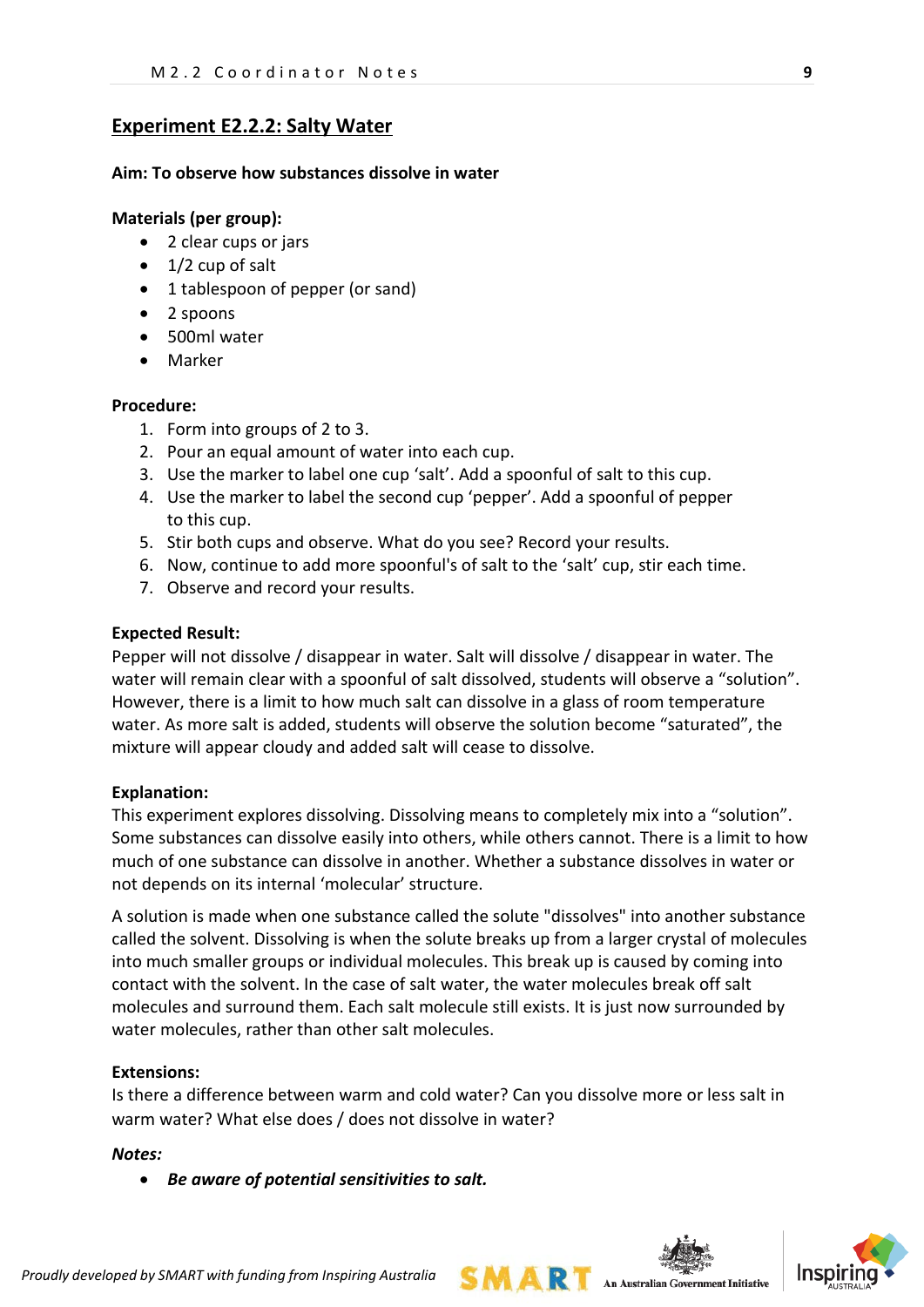# **Experiment 2.2.3: Osmosis**

*NOTE: This experiment takes more than 1 hour to see the results. The experiment may be taken home, or, the session coordinator may choose to pre-prepare the experiment the night before, and demonstrate results to the group.*

**Aim:** To observe the effect of osmosis

#### **Materials (per person):**

- gummy bears (or raw potato pieces)
- 3 clear cups or jars
- 3 tablespoons of salt
- 300ml water
- Marker, Spoon, Ruler

#### **Procedure:**

- 1. Label the three cups "salt water", "fresh water" and control.
- 2. Fill the fresh water and salt water cups half full with water. The control cup remains empty.
- 3. Add 3 tablespoons salt to the salt water cup and stir for a minute.
- 4. Add a gummy bear to each cup and leave them overnight (at least 4 hours).
- 5. Observe the record the difference in the 3 gummy bears the next day.

*Alternately, cut a raw potato into evenly sized sticks, approx. 1cm wide x 1 cm x 4cm long. Measure the pieces and record the sizes. Place a piece of potato into each cup. Set aside and observe after 20 minutes. Measure the pieces. Have they changed size?*

#### **Expected Result:**

The gummy bear in the fresh water cup should increase in size. (The longer it is left the bigger it will be). The gummy bear in the salt water solution should be the same size or slightly shrivelled. The control gummy bear should be exactly the same as at the start of the experiment. (Similar results are to be expected for raw potato pieces).

#### **Explanation:**

Osmosis is a passive (doesn't require energy) process in which water moves from an area of low solute concentration, to an area of high solute concentration, through a semi permeable membrane (through which the solute can't travel). Solute = a substance dissolved in a solution.

In the fresh water cup, the gummy bear got bigger as water moved into it. This is because the gummy bear has a higher concentration of solute than the water, so water moves into the gummy bear by osmosis. In the salt cup, the salt water has a higher concentration of solutes than the gummy bear so some water from inside the gummy bear moves into the salt water solution by osmosis. The control is simply to compare the original size of the gummy bear to the now bigger or smaller gummy bears.

#### *Note:*

• *Be aware of potential allergies to gummy bears and / or potato.*



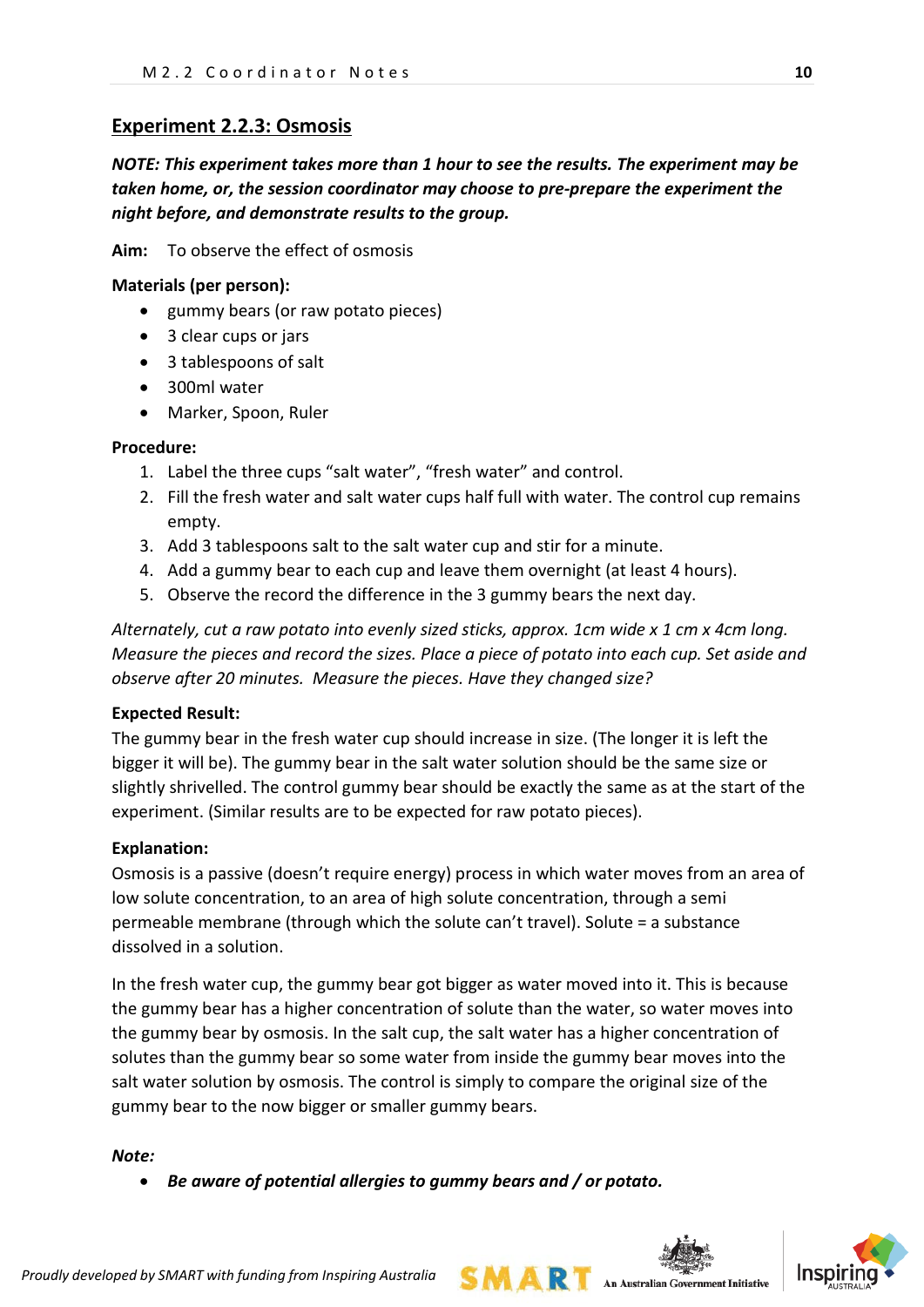## **Experiment E2.2.4: Microorganisms**

**Aim:** To simulate and observe microorganisms in water

#### **Materials (per group):**

- 1/8 teaspoon 'GlitterBug' powder (a small pinch)
- 2 clear cups or jars
- 150ml water
- Spoon or stirring stick
- 3 sheets paper towel
- UV light / torch (shared between groups)

#### **Procedure:**

- 1. Form into groups of  $2 3$  students.
- 2. Half-fill 1 cup / jar with water.
- 3. Observe the water with the UV torch / light. What do you see?
- 4. Add a pinch of GlitterBug to the water in the cup, stir for 1 minute.
- 5. Observe the mixture of GlitterBug & water with the UV torch / light.
- 6. Place 1 piece of the paper towel over the empty cup / jar, and push down gently so the paper towel forms a shallow bowl inside the cup.
- 7. Slowly pour the water and GlitterBug mixture into the empty cup, using the paper towel as a filter.
- 8. Remove the paper towel and observe it with the UV light.
- 9. Observe the filtered water with the UV light.

#### **Expected Result:**

The plain water will look clear when the UV light is shined through it. The mixture of powder and water will appear slightly cloudy, and will glow when the UV light is shined through it. Some clumps of powder may float on the water surface (GlitterBug will not dissolve in water). The paper towel will filter/trap some of the larger clumps of GlitterBug particles out of the water. The filtered water will appear less cloudy, but will still glow when the UV light is shined through as not all GlitterBug particles will be removed. The paper towel will glow where the GlitterBug and water mixture has soaked through when UV light is shined on it.

#### **Explanation:**

While GlitterBug powder is synthetic (man-made) not organic, it is a good simulation of a microorganism in water (like a bacteria). The powder GlitterBug particles do not dissolve, but are suspended in the water. Because the powder particles are so small, they are hard to filter out. Even if we filter the mixture over and over again, some of the finest particles of GlitterBug will remain in the water. This is why a chemical treatment like disinfection is used to destroy bacteria in water, as filters are not fine enough to confidently remove all pathogens.

#### *Notes:*

- *Dispose of GlitterBug in rubbish bins, do not pour in drains.*
- *Warm water will improve initial mixing of GlitterBug and water.*

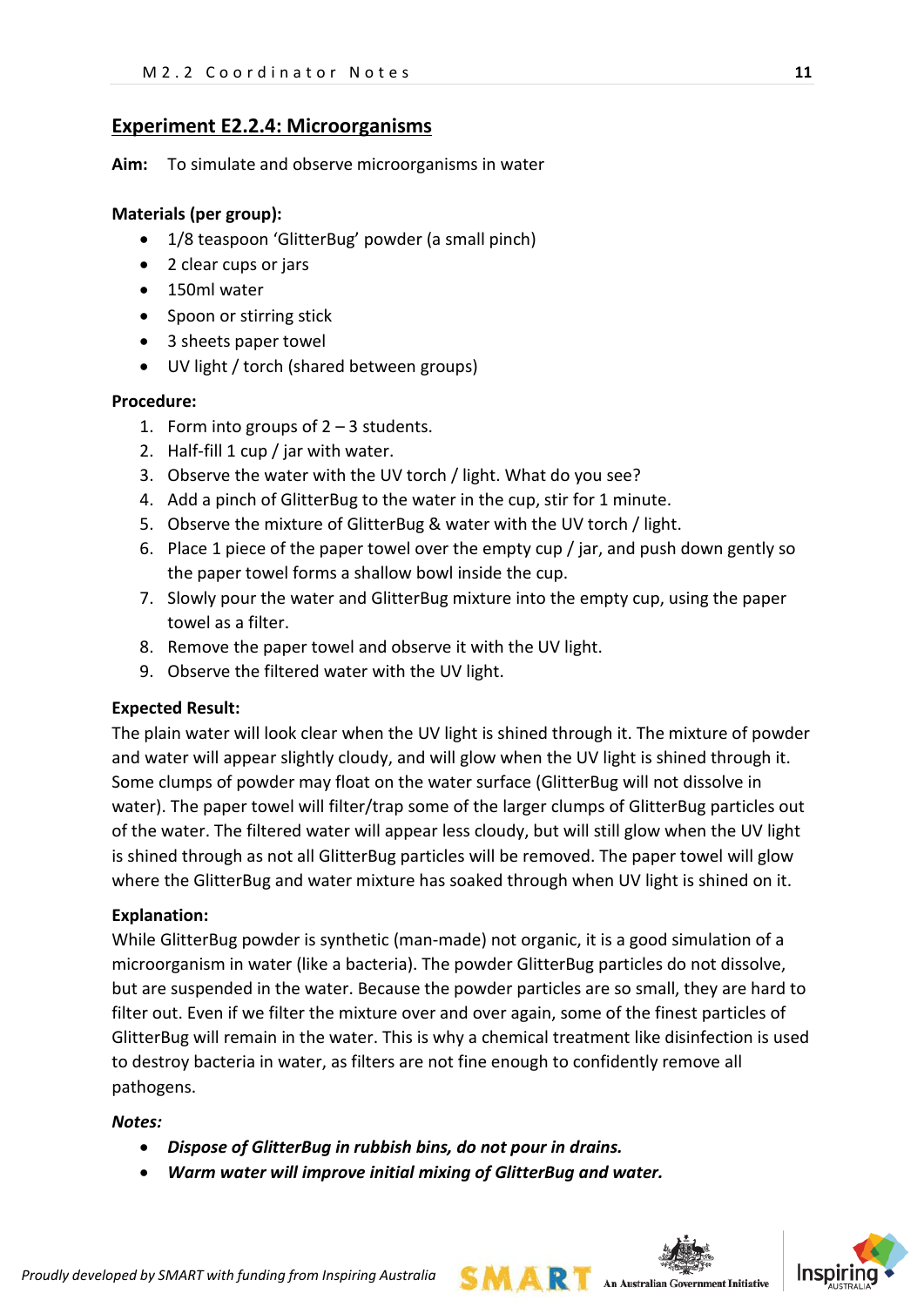# **Challenge M2.2 – Water Filtration Challenge**

# **Coordinator Notes**

### **Scoring:**

A scoring mechanism is included, so the element of 'competition' may challenge all students to participate to their fullest. You may remove the scoring system all together if it does not work with your group of students.

When scoring it is important to only announce the greatest volume of water filtered and / or the clearest appearing water - so there will be no 'losers' or last place. It is important to highlight the good teamwork and strategies of each group.

Consider asking students how they might approach the task differently if asked to do it again, or how they might teach the same things they learned during the club to a younger student.

### **\*\* If you choose not to use a scoring system modify the slides that reference a 'score'\*\***

#### **Activity Notes**

- Optional Storyline: A community has called for help! Their water treatment plant has broken down, and they need help to provide clean water to the town taps while the plant is being repaired. Your task is to come up with a filtration system to filter out all the leaves, dirt and rubbish caught in the water upstream of the treatment plant.
- Spilt water must be cleaned up straight away. Encourage students to keep the area safe and puddle free.
- Encourage students to work together as a team and take turns participating.
- The materials used to 'dirty' the water and to filter the water can be varied. Choose suggestions from the materials list, based on available material in your area.
- Allocate one point for each millilitre of water filtered, up to 50 points.
- Allocate 5 points if the filtered water appears lighter in colour than the dirty water.
- Allocate 5 points if the filtered water contains less solid / suspended particles than the dirty water.

#### **Rules**

- The final filtration system is limited to three of the filtering / flocculation materials. Students can choose up to three materials they think will clean water the best when combined.
- Crushed and uncrushed materials of the same substance can both be used, and will be counted as one material.
- Students decide how much of any one material is used for their system.
- Aim for at least 50 mL of water to make it through the system into the "drinking" cup.
- **Do not allow anyone drink the water (dirty or filtered)!**
- Scoring is based on: number of filter materials, visible particles (floating solids), turbidity (cloudiness/colour) and whether they managed to filter any water!



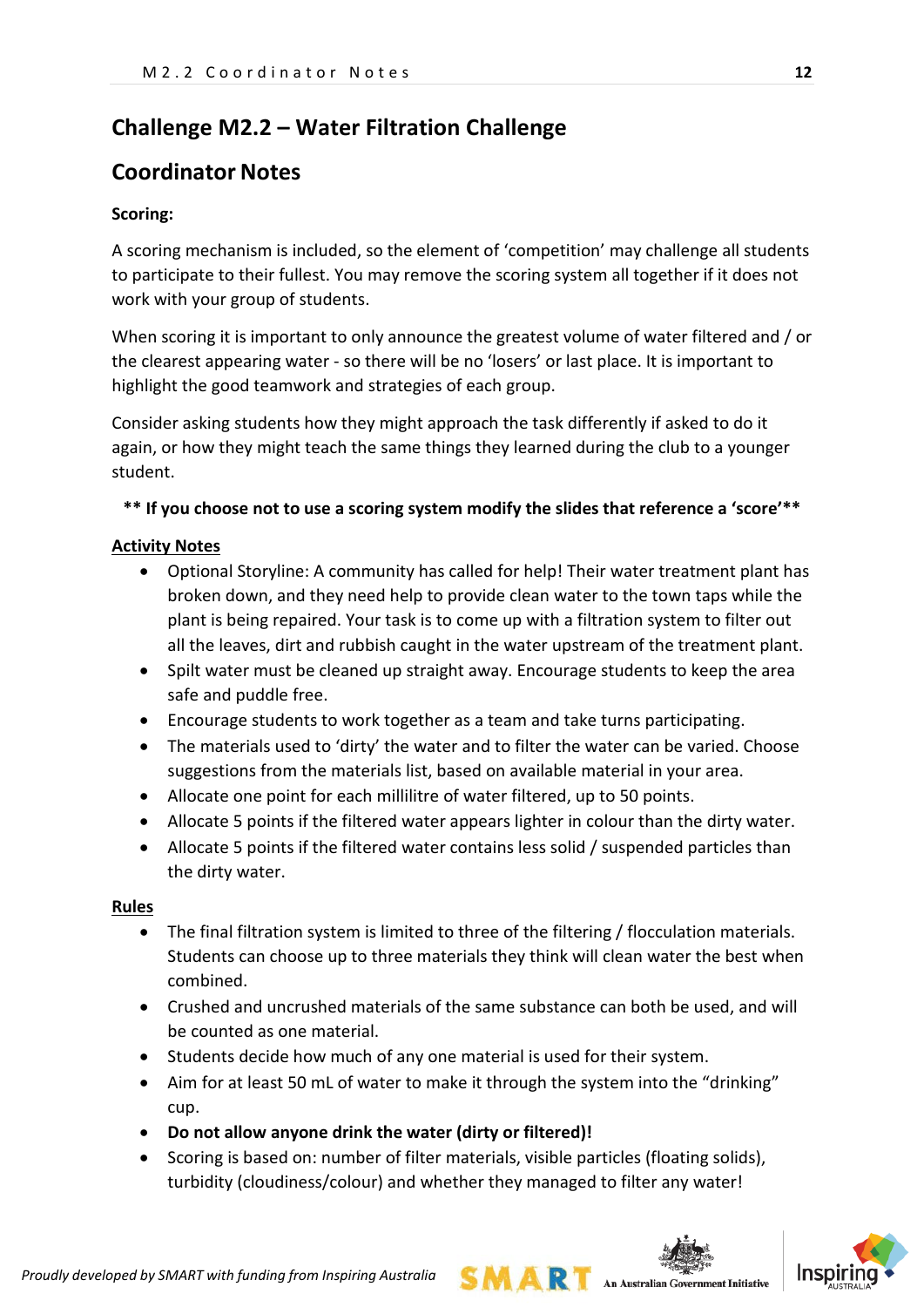# **Score Sheet: M 2.2 – Water Filtration Challenge**

Notes:

- Allocate bonus 5 points if only 3 filter materials are used!
- Allocate one point for each millilitre of water filtered, up to 50 points.
- Allocate 5 points if the filtered water appears lighter in colour than the dirty water.
- Allocate 5 points if the filtered water contains less solid / suspended particles than the dirty water.

| <b>Team or Individual Name</b>                                                     |                                                                                          |                                                                                   |                                                                                     |                                              |
|------------------------------------------------------------------------------------|------------------------------------------------------------------------------------------|-----------------------------------------------------------------------------------|-------------------------------------------------------------------------------------|----------------------------------------------|
| Only three filter<br>materials used?<br>$Yes = 5 points$<br>$No = 0$ points<br>(A) | <b>Volume of</b><br><b>Water Filtered?</b><br>1 point per ml<br>(up to 50 points)<br>(B) | <b>Has the filtered</b><br>water become<br>less murky?<br>$Yes = 5 points$<br>(C) | <b>Have solids been</b><br>filtered out of<br>the water?<br>$Yes = 5 points$<br>(D) | <b>Total</b><br><b>Points</b><br>$(A+B+C+D)$ |
|                                                                                    |                                                                                          |                                                                                   |                                                                                     |                                              |
| <b>Team or Individual Name</b>                                                     |                                                                                          |                                                                                   |                                                                                     |                                              |
| Only three filter<br>materials used?<br>$Yes = 5 points$<br>$No = 0$ points<br>(A) | <b>Volume of</b><br><b>Water Filtered?</b><br>1 point per ml<br>(up to 50 points)<br>(B) | <b>Has the filtered</b><br>water become<br>less murky?<br>$Yes = 5 points$<br>(C) | Have solids been<br>filtered out of<br>the water?<br>$Yes = 5 points$<br>(D)        | Total<br><b>Points</b><br>$(A+B+C+D)$        |
|                                                                                    |                                                                                          |                                                                                   |                                                                                     |                                              |
| <b>Team or Individual Name</b>                                                     |                                                                                          |                                                                                   |                                                                                     |                                              |
| Only three filter<br>materials used?<br>$Yes = 5 points$<br>$No = 0$ points<br>(A) | <b>Volume of</b><br><b>Water Filtered?</b><br>1 point per ml<br>(up to 50 points)<br>(B) | <b>Has the filtered</b><br>water become<br>less murky?<br>$Yes = 5 points$<br>(C) | <b>Have solids been</b><br>filtered out of<br>the water?<br>$Yes = 5 points$<br>(D) | <b>Total</b><br><b>Points</b><br>$(A+B+C+D)$ |
|                                                                                    |                                                                                          |                                                                                   |                                                                                     |                                              |

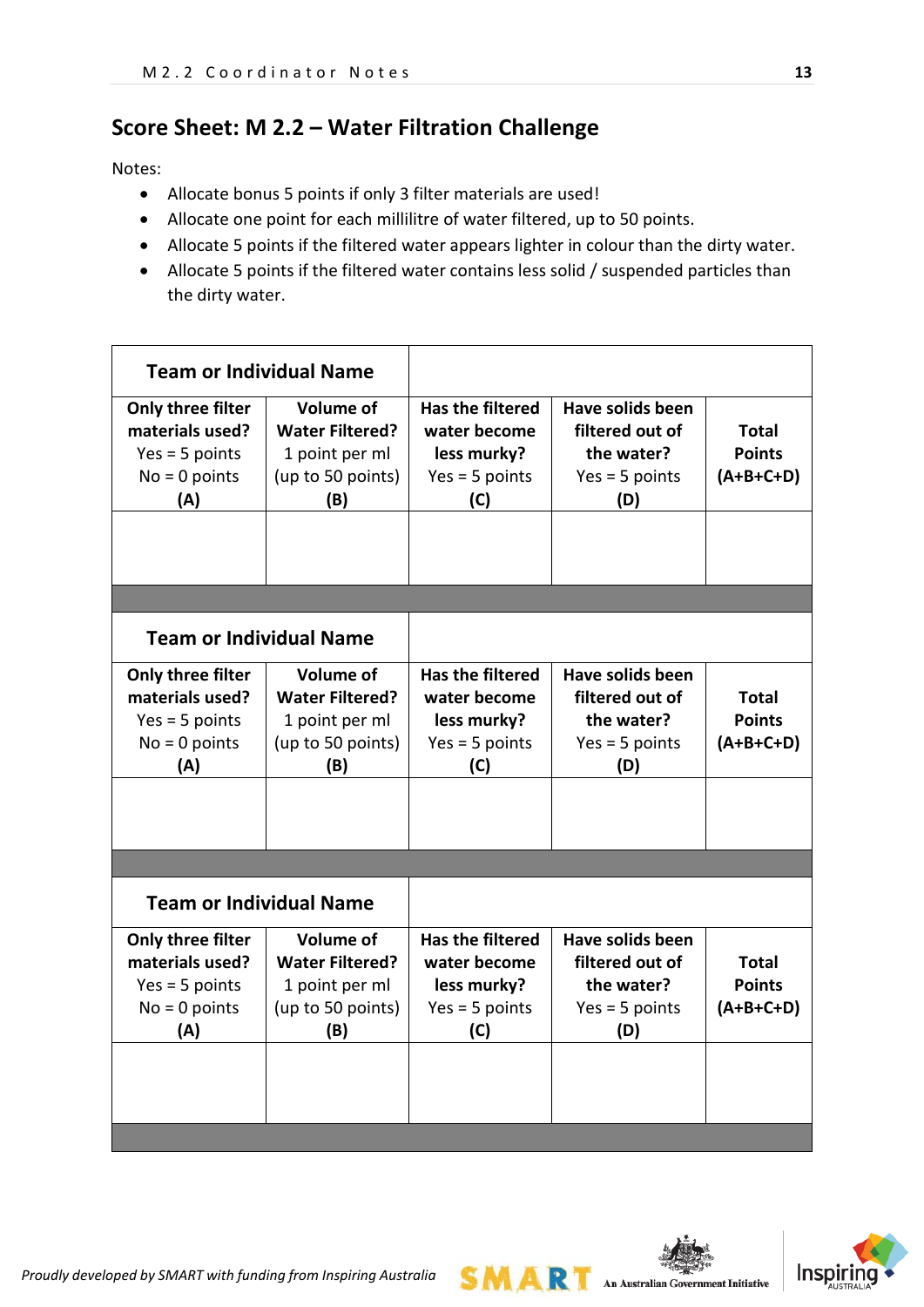| <b>Team or Individual Name</b>                                                     |                                                                                          |                                                                                   |                                                                                     |                                              |
|------------------------------------------------------------------------------------|------------------------------------------------------------------------------------------|-----------------------------------------------------------------------------------|-------------------------------------------------------------------------------------|----------------------------------------------|
| Only three filter<br>materials used?<br>$Yes = 5 points$<br>$No = 0$ points<br>(A) | <b>Volume of</b><br><b>Water Filtered?</b><br>1 point per ml<br>(up to 50 points)<br>(B) | <b>Has the filtered</b><br>water become<br>less murky?<br>$Yes = 5 points$<br>(C) | <b>Have solids been</b><br>filtered out of<br>the water?<br>$Yes = 5 points$<br>(D) | <b>Total</b><br><b>Points</b><br>$(A+B+C+D)$ |
|                                                                                    |                                                                                          |                                                                                   |                                                                                     |                                              |
|                                                                                    |                                                                                          |                                                                                   |                                                                                     |                                              |
| <b>Team or Individual Name</b>                                                     |                                                                                          |                                                                                   |                                                                                     |                                              |
| Only three filter<br>materials used?<br>$Yes = 5 points$<br>$No = 0$ points<br>(A) | <b>Volume of</b><br><b>Water Filtered?</b><br>1 point per ml<br>(up to 50 points)<br>(B) | <b>Has the filtered</b><br>water become<br>less murky?<br>$Yes = 5 points$<br>(C) | Have solids been<br>filtered out of<br>the water?<br>$Yes = 5 points$<br>(D)        | Total<br><b>Points</b><br>$(A+B+C+D)$        |
|                                                                                    |                                                                                          |                                                                                   |                                                                                     |                                              |
| <b>Team or Individual Name</b>                                                     |                                                                                          |                                                                                   |                                                                                     |                                              |
| Only three filter<br>materials used?<br>$Yes = 5 points$<br>$No = 0$ points<br>(A) | <b>Volume of</b><br><b>Water Filtered?</b><br>1 point per ml<br>(up to 50 points)<br>(B) | <b>Has the filtered</b><br>water become<br>less murky?<br>$Yes = 5 points$<br>(C) | Have solids been<br>filtered out of<br>the water?<br>$Yes = 5 points$<br>(D)        | <b>Total</b><br><b>Points</b><br>(A+B+C+D)   |
|                                                                                    |                                                                                          |                                                                                   |                                                                                     |                                              |
|                                                                                    |                                                                                          |                                                                                   |                                                                                     |                                              |
| <b>Team or Individual Name</b>                                                     |                                                                                          |                                                                                   |                                                                                     |                                              |

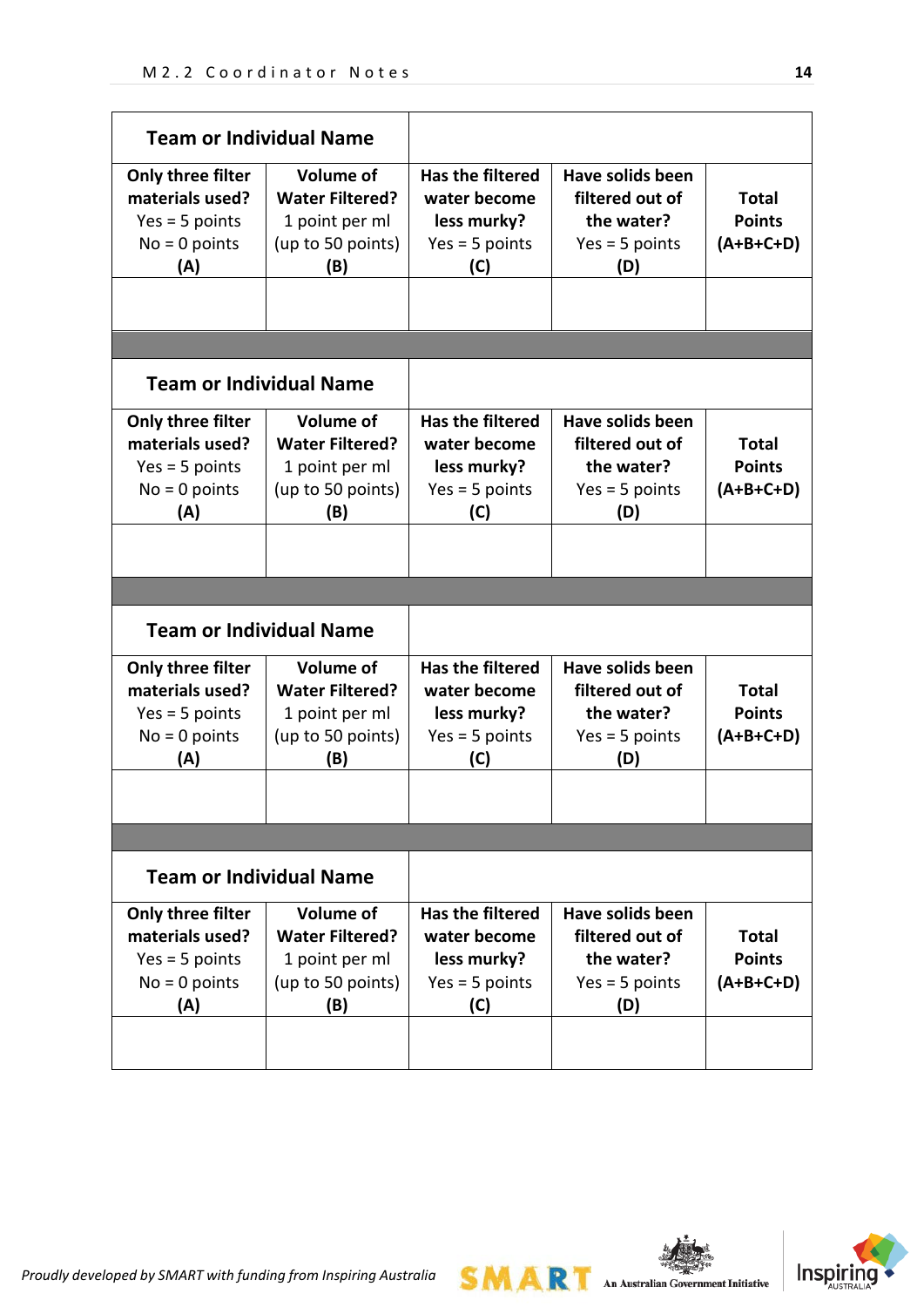# **Module 2.2 Water – Water Filtration Lesson Plan**

## **90 minute session**

**High Tech:** Adapt PowerPoint Presentation 'M2.2 - Master Slides', hide slides: 11, 12, 13. **Low Tech**: Print PowerPoint 'M2.2 - Reduced Slides for Printing'. Use slide notes for the ENTIRE 90 minute presentation, adapting discussion to cover omitted slides.

|               | <b>Key Learning Area</b><br>Chemistry, Physical World |                                                                                                                                                                              | <b>Topics</b><br>Water supply & treatment,<br>filtration, dissolving, solutions           |
|---------------|-------------------------------------------------------|------------------------------------------------------------------------------------------------------------------------------------------------------------------------------|-------------------------------------------------------------------------------------------|
| <b>Timing</b> | <b>Running</b><br><b>Time</b><br>(hh:mm)              | Procedure                                                                                                                                                                    | <b>Materials</b>                                                                          |
|               |                                                       | <b>Lesson Introduction</b>                                                                                                                                                   |                                                                                           |
| 5 min         | 00:05                                                 | Welcome. Brainstorm: can we<br>drink water wherever we find it?                                                                                                              | PowerPoint M2.2 (slides 1-2)                                                              |
|               |                                                       | <b>Body of Lesson</b>                                                                                                                                                        |                                                                                           |
| 5 min         | 00:10                                                 | Discussion & brainstorm, how do<br>we get clean water? Watch Sydney<br>Water video. (If video are unable to<br>be played, coordinator should<br>watch prior to the session). | PowerPoint M2.2 (slide 3-4)                                                               |
| 12 min        | 00:22                                                 | Discuss hypothesis, conduct<br>Experiment 2.2.1 Muddy Water<br>and discuss results                                                                                           | PowerPoint M2.2 (slide 5-6),<br>clear cups / jars, alum,<br>spoons, soil + water, markers |
| 3 min         | 00:25                                                 | Introduce / recap the 5 main steps<br>to clean water, used at water<br>treatment plants.                                                                                     | PowerPoint M2.2 (slide 7)                                                                 |
| 3 min         | 00:28                                                 | Discussion about sea-water. Can<br>we drink it? Introduce concept of<br>desalination as a water supply /<br>treatment process.                                               | PowerPoint M2.2 (slide 8),                                                                |
| 2 min         | 00:30                                                 | Introduce concepts solutions and<br>dissolving. Explain water can have<br>'invisible' particles dissolved in it.                                                             | PowerPoint M2.2 (slide 9)                                                                 |

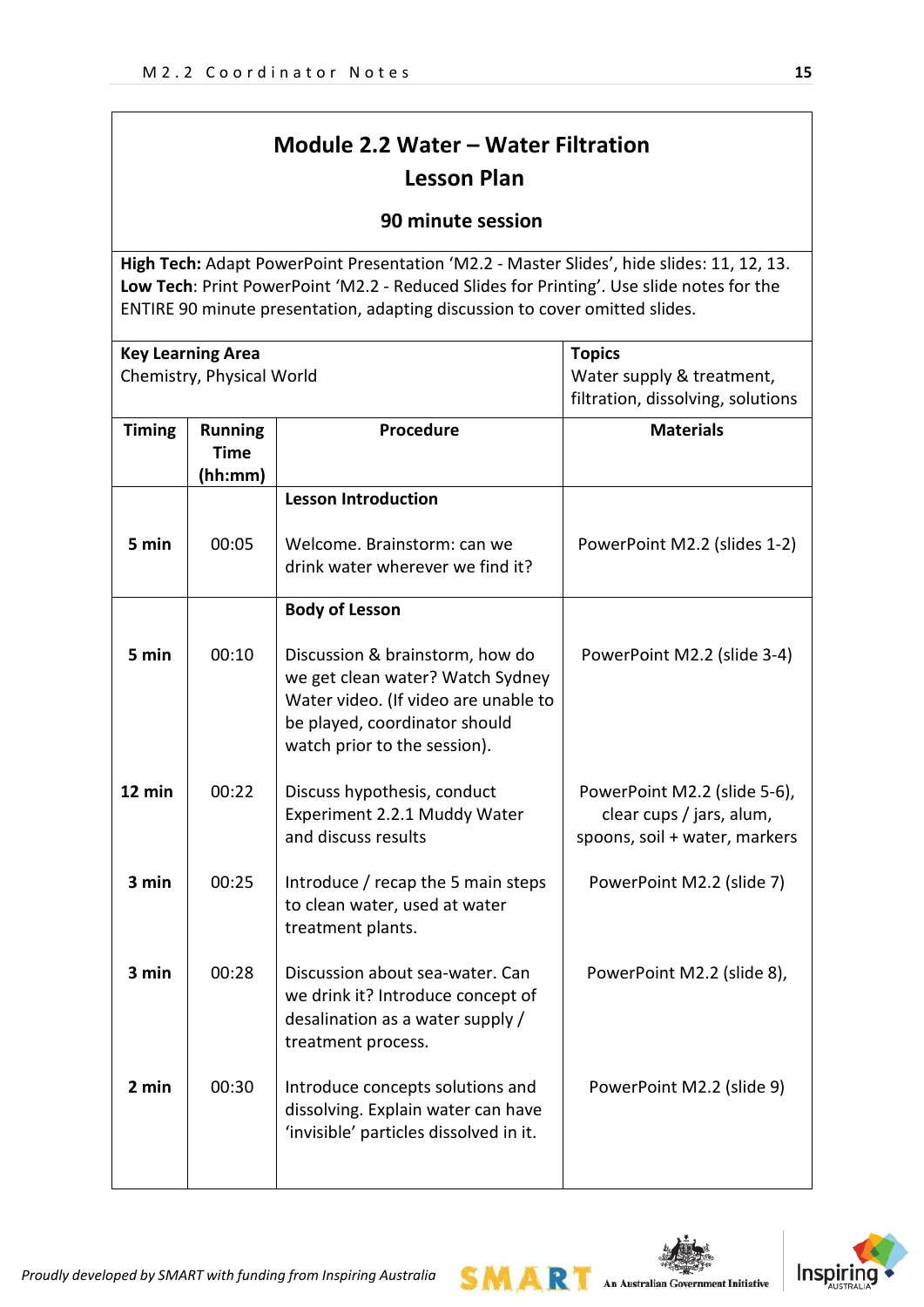| 10 min | 00:40               | Discuss hypothesis, conduct<br>Experiment 2.2.2 Salty Water and<br>discuss results                                        | PowerPoint M2.2 (slide 10),<br>clear cups / jars, salt, water,<br>pepper (or sand), markers                                                                                                                                     |
|--------|---------------------|---------------------------------------------------------------------------------------------------------------------------|---------------------------------------------------------------------------------------------------------------------------------------------------------------------------------------------------------------------------------|
| 5 min  | 00:45               | Introduce microorganisms, and<br>discuss pathogens and "invisible"<br>bugs that can be present in water.                  | PowerPoint M2.2 (slide 14)                                                                                                                                                                                                      |
| 10 min | 00:55               | Discuss hypothesis, conduct<br>Experiment 2.2.4 Microorganisms                                                            | PowerPoint M2.2 (slide 15),<br>GlitterBug powder, clear cups<br>or jars, water, spoons, paper<br>towel, UV light / torch                                                                                                        |
| 5 min  | 01:00               | Discuss ideas for cleaning water,<br>other than water treatment plants.                                                   | PowerPoint M2.2 (slides 16-<br>18)                                                                                                                                                                                              |
| 5 min  | 01:05               | Introduce challenge activity and<br>explain materials and rules.                                                          | PowerPoint M2.2 (slide 19-22)<br>Plastic PET bottles, mesh,<br>cups, water, rubber bands,<br>paper towel, soil, pebbles,<br>sand, leaves, filters, scissors,<br>oil, food colouring, measuring<br>cups, activated charcoal, ink |
| 10 min | 01:10               | Form groups and encourage<br>students to build and test the<br>water filtration systems                                   | PowerPoint M2.2 (slide 21)                                                                                                                                                                                                      |
| 10 min | 01:25               | Support groups to undertake<br>testing and scoring                                                                        | Scoresheet M2.2                                                                                                                                                                                                                 |
| 5 min  | 01:30<br><b>END</b> | <b>Lesson Conclusion</b><br>Clean up. Discussion about the<br>session, which filtration materials<br>were most effective. |                                                                                                                                                                                                                                 |

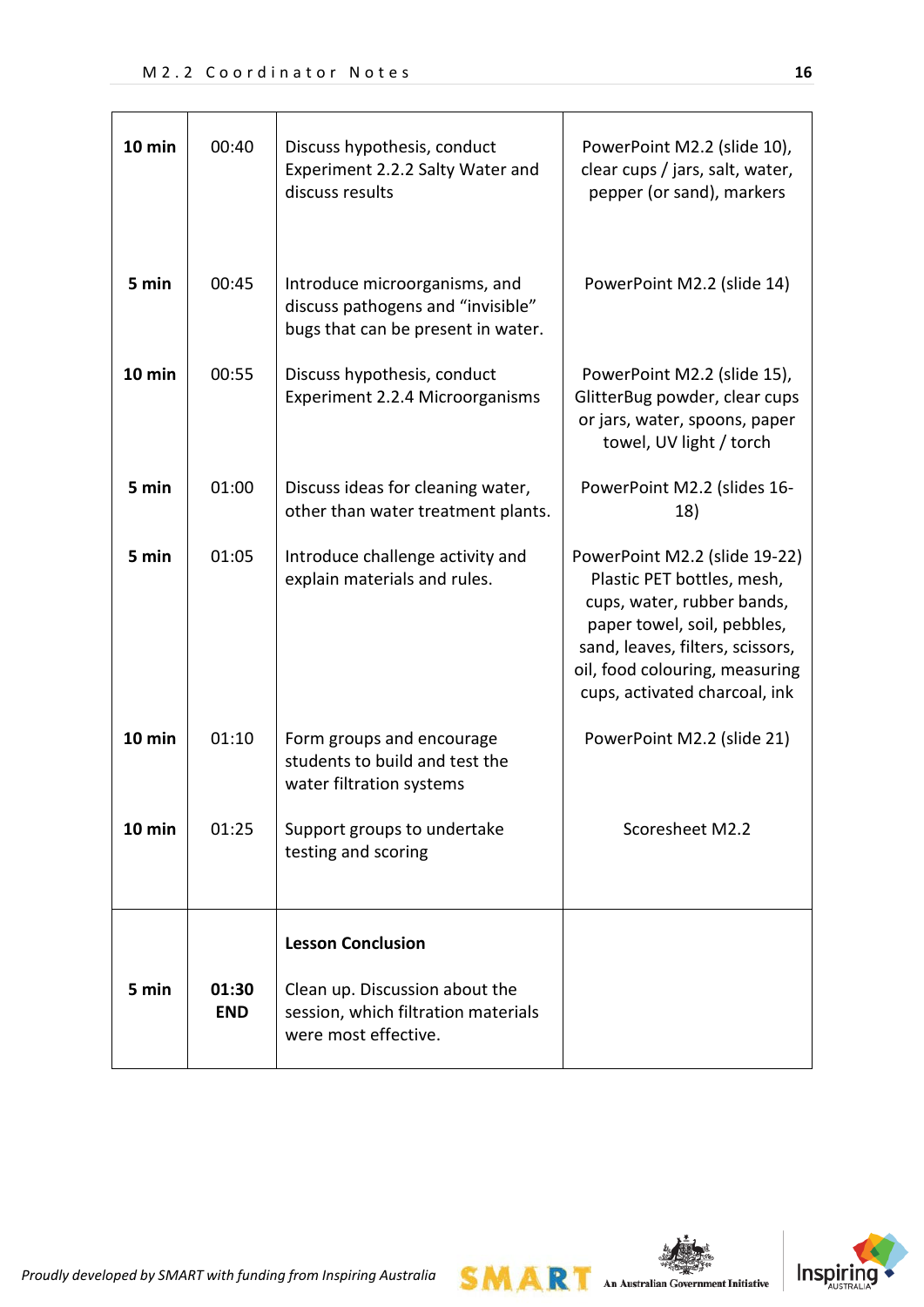# **Module 2.2 Water – Water Filtration Lesson Plan**

## **75 minute session**

**High Tech:** Adapt PowerPoint Presentation 'M2.2 - Master Slides', hide slides: 9, 10, 11, 12, 13.

**Low Tech**: Print PowerPoint 'M2.2 - Reduced Slides for Printing'. Use slide notes for the ENTIRE 75 minute presentation, adapting discussion to cover omitted slides.

|               | <b>Key Learning Area</b>                 |                                                                                                                                                                              | <b>Topics</b>                                                                             |
|---------------|------------------------------------------|------------------------------------------------------------------------------------------------------------------------------------------------------------------------------|-------------------------------------------------------------------------------------------|
|               | Chemistry, Physical World                |                                                                                                                                                                              | Water supply & treatment,                                                                 |
|               |                                          |                                                                                                                                                                              | filtration, dissolving, solutions                                                         |
| <b>Timing</b> | <b>Running</b><br><b>Time</b><br>(hh:mm) | Procedure                                                                                                                                                                    | <b>Materials</b>                                                                          |
|               |                                          | <b>Lesson Introduction</b>                                                                                                                                                   |                                                                                           |
| 5 min         | 00:05                                    | Welcome. Brainstorm: can we<br>drink water wherever we find it?                                                                                                              | PowerPoint M2.2 (slides 1-2)                                                              |
|               |                                          | <b>Body of Lesson</b>                                                                                                                                                        |                                                                                           |
| 5 min         | 00:10                                    | Discussion & brainstorm, how do<br>we get clean water? Watch Sydney<br>Water video. (If video are unable to<br>be played, coordinator should<br>watch prior to the session). | PowerPoint M2.2 (slide 3-4)                                                               |
| 10 min        | 00:20                                    | Discuss hypothesis, conduct<br>Experiment 2.2.1 Muddy Water<br>and discuss results                                                                                           | PowerPoint M2.2 (slide 5-6),<br>clear cups / jars, alum,<br>spoons, soil + water, markers |
| 3 min         | 00:23                                    | Introduce / recap the 5 main steps<br>to clean water, used at water<br>treatment plants.                                                                                     | PowerPoint M2.2 (slide 7)                                                                 |
| 2 min         | 00:25                                    | Discussion about sea-water. Can<br>we drink it? Introduce concept of<br>desalination as a water supply /<br>treatment process.                                               | PowerPoint M2.2 (slide 8),                                                                |
| 5 min         | 00:30                                    | Introduce microorganisms, and<br>discuss pathogens and "invisible"<br>bugs that can be present in water.                                                                     | PowerPoint M2.2 (slide 14)                                                                |

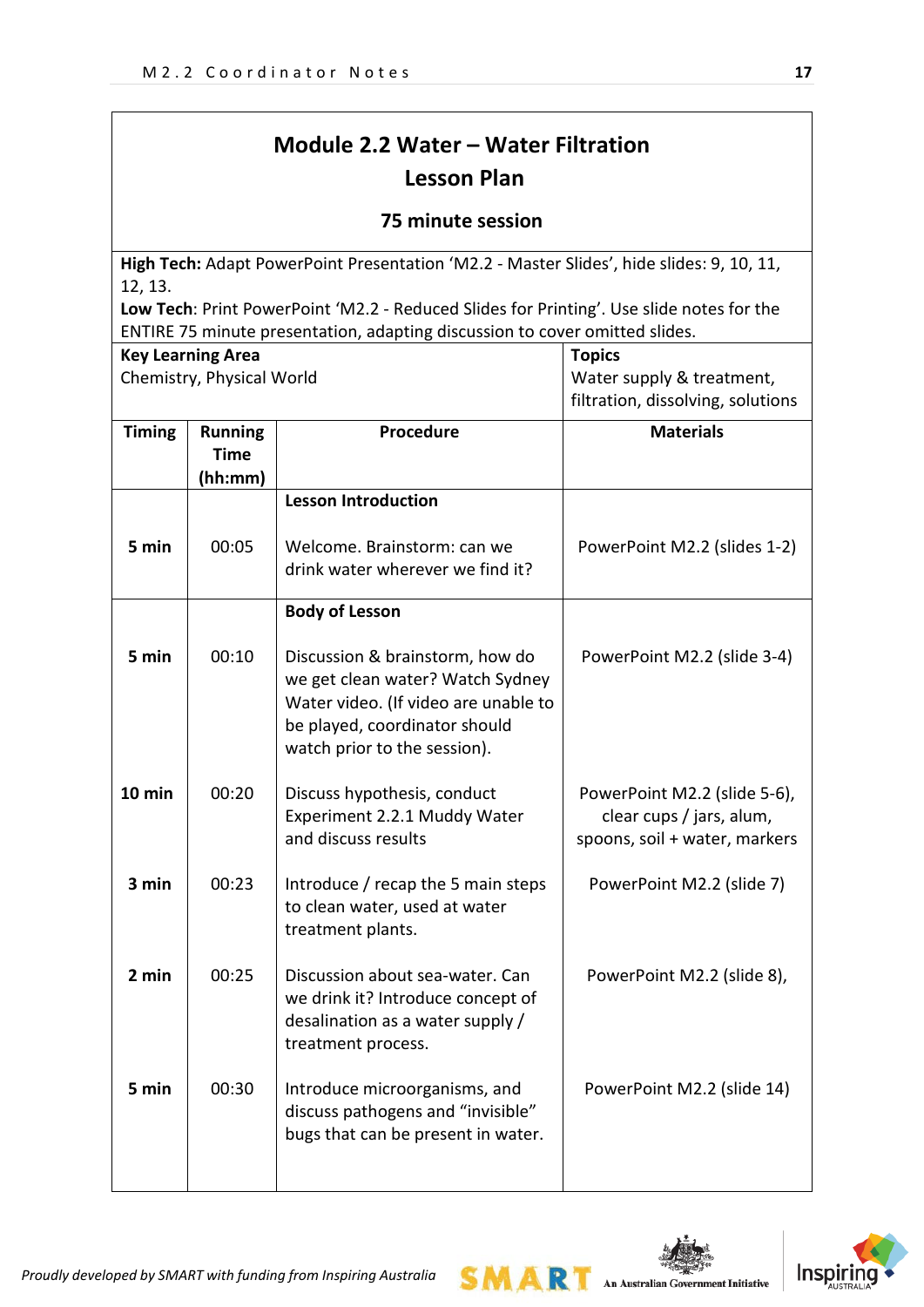| 10 min   | 00:40               | Discuss hypothesis, conduct<br>Experiment 2.2.4 Microorganisms                                | PowerPoint M2.2 (slide 15),<br>GlitterBug powder, clear cups<br>or jars, water, spoons, paper<br>towel, UV light / torch                                                                                                        |
|----------|---------------------|-----------------------------------------------------------------------------------------------|---------------------------------------------------------------------------------------------------------------------------------------------------------------------------------------------------------------------------------|
| 5 min    | 00:45               | Discuss ideas for cleaning water,<br>other than water treatment plants.                       | PowerPoint M2.2 (slides 16-<br>18)                                                                                                                                                                                              |
| 5 min    | 00:50               | Introduce challenge activity and<br>explain materials and rules.                              | PowerPoint M2.2 (slide 19-22)<br>Plastic PET bottles, mesh,<br>cups, water, rubber bands,<br>paper towel, soil, pebbles,<br>sand, leaves, filters, scissors,<br>oil, food colouring, measuring<br>cups, activated charcoal, ink |
| $10$ min | 01:00               | Form groups and encourage<br>students to build and test the<br>water filtration systems.      | PowerPoint M2.2 (slide 21)                                                                                                                                                                                                      |
| 10 min   | 01:10               | Support groups to undertake<br>testing and scoring                                            | Scoresheet M2.2                                                                                                                                                                                                                 |
|          |                     | <b>Lesson Conclusion</b>                                                                      |                                                                                                                                                                                                                                 |
| 5 min    | 01:15<br><b>END</b> | Clean up. Discussion about the<br>session, which filtration materials<br>were most effective. |                                                                                                                                                                                                                                 |

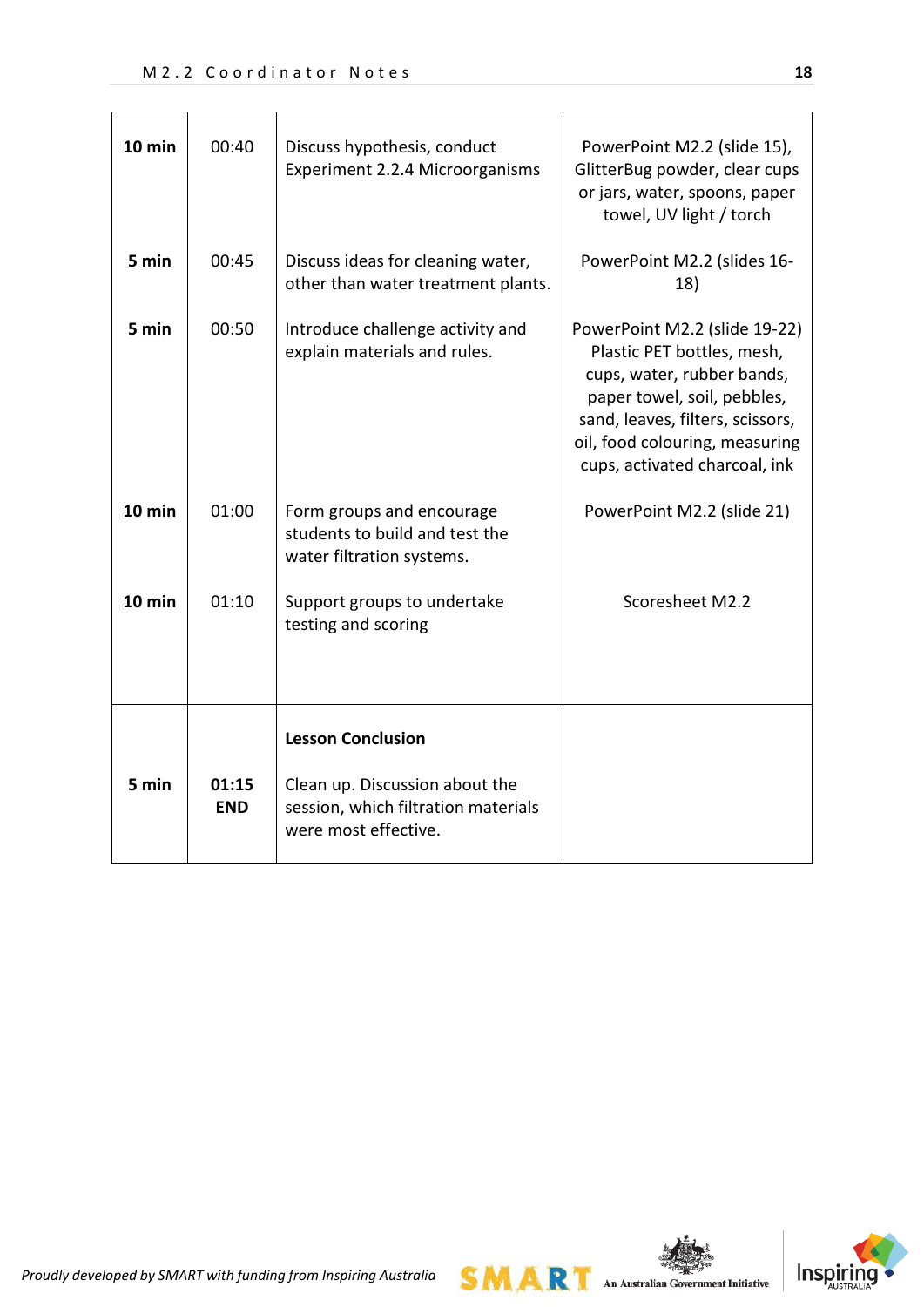# **Module 2.2 Water – Water Filtration Lesson Plan**

## **45 minute session**

**High Tech:** Adapt PowerPoint Presentation 'M2.2 - Master Slides', hide slides: 7, 8, 9, 10, 11, 12, 13, 14, 15, 16, 17, 18.

**Low Tech**: Print PowerPoint 'M2.2 - Reduced Slides for Printing'. Use slide notes for the ENTIRE 45 minute presentation, adapting discussion to cover omitted slides.

| <b>Key Learning Area</b>  |                                          |                                                                                                                                                                              | <b>Topics</b>                                                                                                                                                                                                                   |  |
|---------------------------|------------------------------------------|------------------------------------------------------------------------------------------------------------------------------------------------------------------------------|---------------------------------------------------------------------------------------------------------------------------------------------------------------------------------------------------------------------------------|--|
| Chemistry, Physical World |                                          |                                                                                                                                                                              | Water supply & treatment,                                                                                                                                                                                                       |  |
|                           |                                          |                                                                                                                                                                              | filtration, dissolving, solutions                                                                                                                                                                                               |  |
| <b>Timing</b>             | <b>Running</b><br><b>Time</b><br>(hh:mm) | Procedure                                                                                                                                                                    | <b>Materials</b>                                                                                                                                                                                                                |  |
|                           |                                          | <b>Lesson Introduction</b>                                                                                                                                                   |                                                                                                                                                                                                                                 |  |
| 5 min                     | 00:05                                    | Welcome. Brainstorm: can we<br>drink water wherever we find it?                                                                                                              | PowerPoint M2.2 (slides 1-2)                                                                                                                                                                                                    |  |
|                           |                                          | <b>Body of Lesson</b>                                                                                                                                                        |                                                                                                                                                                                                                                 |  |
| 5 min                     | 00:10                                    | Discussion & brainstorm, how do<br>we get clean water? Watch Sydney<br>Water video. (If video are unable to<br>be played, coordinator should<br>watch prior to the session). | PowerPoint M2.2 (slide 3-4)                                                                                                                                                                                                     |  |
| $10$ min                  | 00:20                                    | Discuss hypothesis, conduct<br>Experiment 2.2.1 Muddy Water<br>and discuss results                                                                                           | PowerPoint M2.2 (slide 5-6),<br>clear cups / jars, alum,<br>spoons, soil + water, markers                                                                                                                                       |  |
| 5 min                     | 00:25                                    | Introduce challenge activity and<br>explain materials and rules.                                                                                                             | PowerPoint M2.2 (slide 19-22)<br>Plastic PET bottles, mesh,<br>cups, water, rubber bands,<br>paper towel, soil, pebbles,<br>sand, leaves, filters, scissors,<br>oil, food colouring, measuring<br>cups, activated charcoal, ink |  |
| 15 min                    | 00:40                                    | Form groups and encourage<br>students to build and test the<br>water filtration systems. Support<br>groups to undertake testing and<br>scoring                               | PowerPoint M2.2 (slide 21)<br>Scoresheet M2.2                                                                                                                                                                                   |  |

SMAR

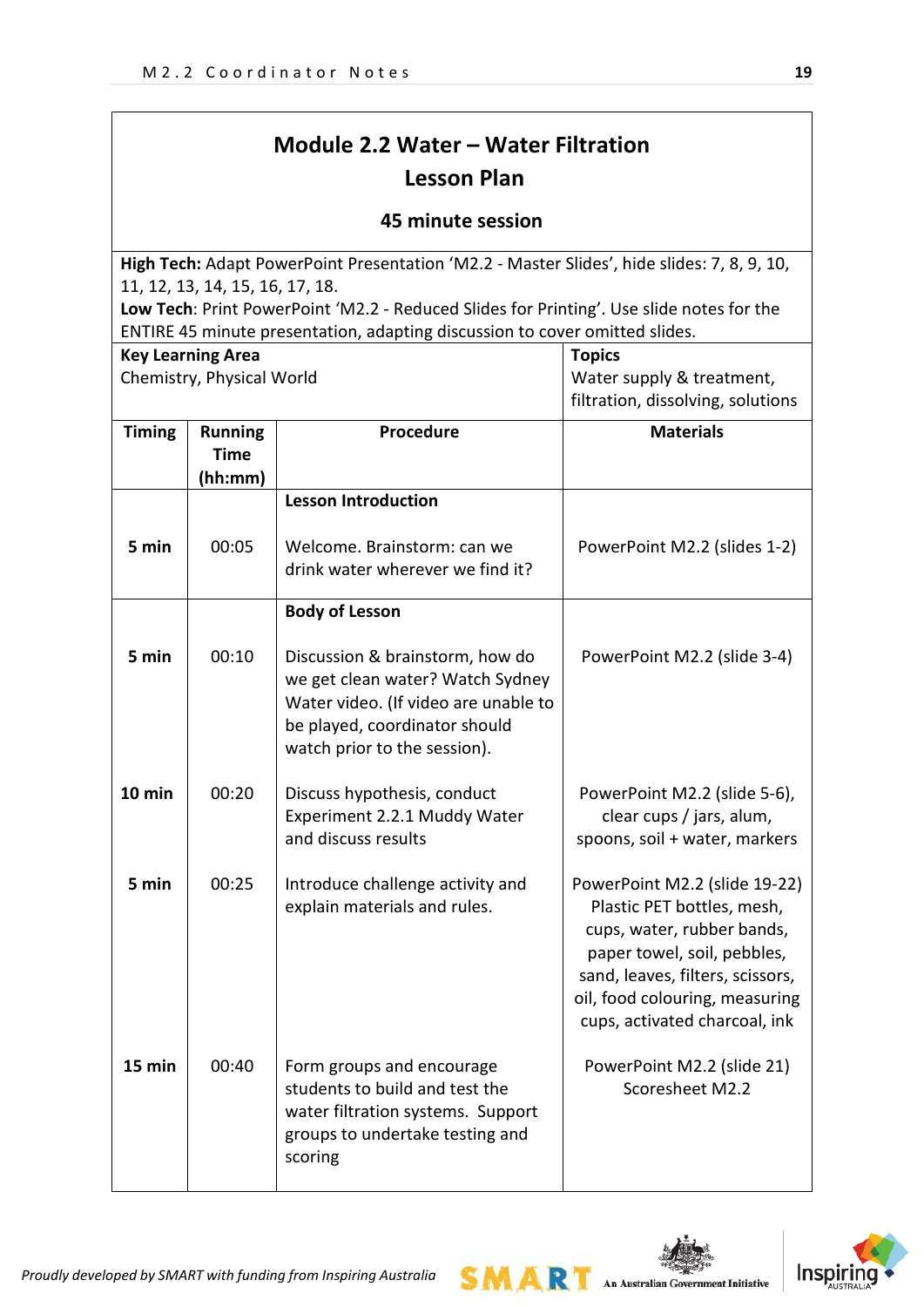|       |                     | <b>Lesson Conclusion</b>                                                                      |
|-------|---------------------|-----------------------------------------------------------------------------------------------|
| 5 min | 00:45<br><b>END</b> | Clean up. Discussion about the<br>session, which filtration materials<br>were most effective. |



*Proudly developed by SMART with funding from Inspiring Australia*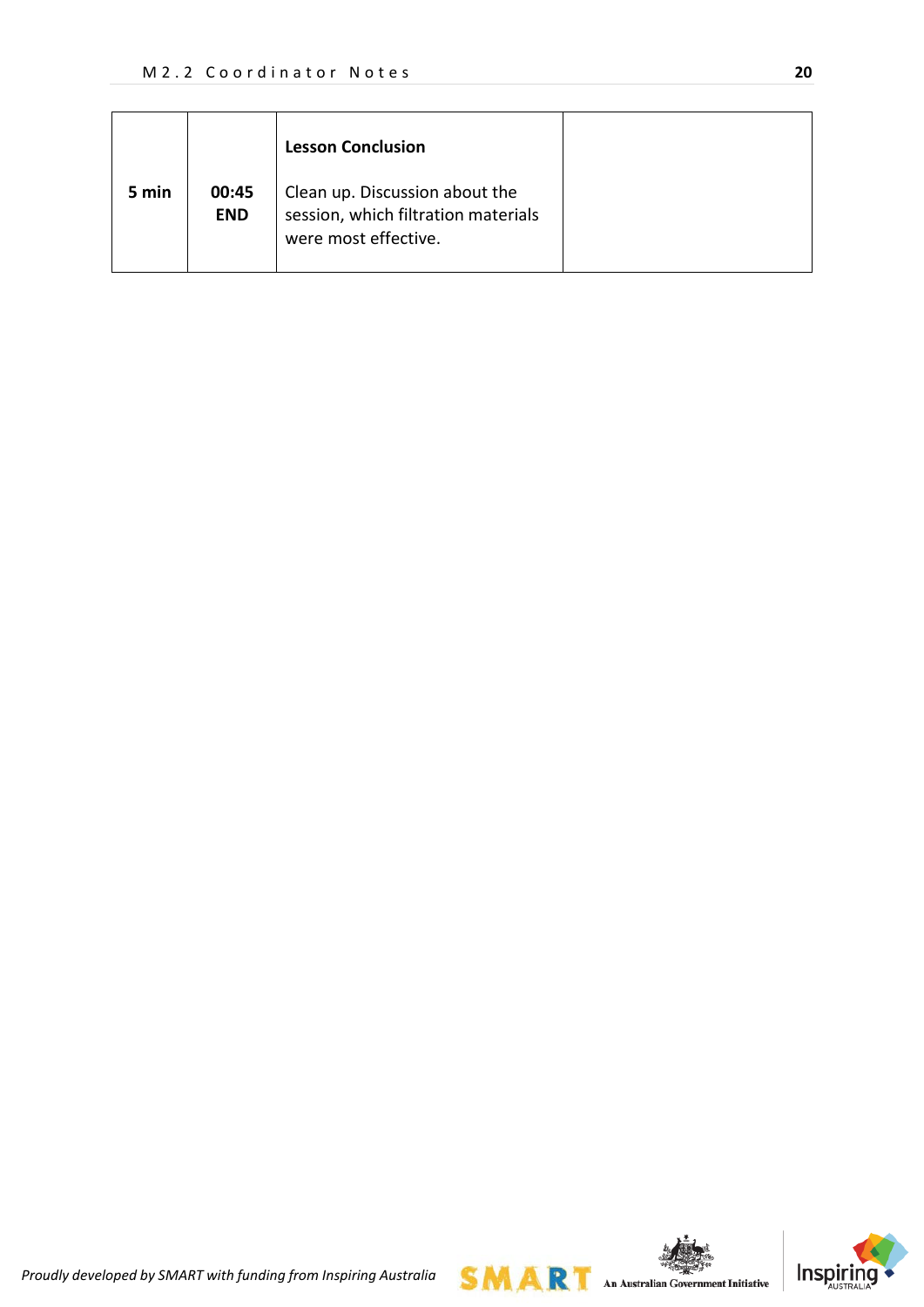# **Module 2.2 - References:**

# **Drinking Water Treatment Processes, Water Supply, Pathogens** [https://www.hunterwater.com.au/Water-and-Sewer/Water-Supply/Water-Treatment-](https://www.hunterwater.com.au/Water-and-Sewer/Water-Supply/Water-Treatment-Processes.aspx)[Processes.aspx](https://www.hunterwater.com.au/Water-and-Sewer/Water-Supply/Water-Treatment-Processes.aspx) [https://www.sawater.com.au/community-and-environment/our-water-and-sewerage-](https://www.sawater.com.au/community-and-environment/our-water-and-sewerage-systems/water-treatment/conventional-water-treatment-plants)

[systems/water-treatment/conventional-water-treatment-plants](https://www.sawater.com.au/community-and-environment/our-water-and-sewerage-systems/water-treatment/conventional-water-treatment-plants)

<https://www.watercorporation.com.au/home/education/teaching-resources/elearning> <http://hsc.sca.nsw.gov.au/biology/water-pathogens>

#### **Desalination Facts**

[http://www.ffc.org.au/FFC\\_files/desal/Whatisdesalination-factsheet-1.pdf](http://www.ffc.org.au/FFC_files/desal/Whatisdesalination-factsheet-1.pdf)

#### **Solutions and Dissolving**

[http://www.ducksters.com/science/chemistry/solutions\\_and\\_dissolving.php](http://www.ducksters.com/science/chemistry/solutions_and_dissolving.php)

#### **Osmosis & Reverse Osmosis**

<http://puretecwater.com/reverse-osmosis/what-is-reverse-osmosis> <http://www.science-sparks.com/2015/04/18/osmosis-made-easy/> <https://sciencing.com/osmosis-kids-8650496.html>

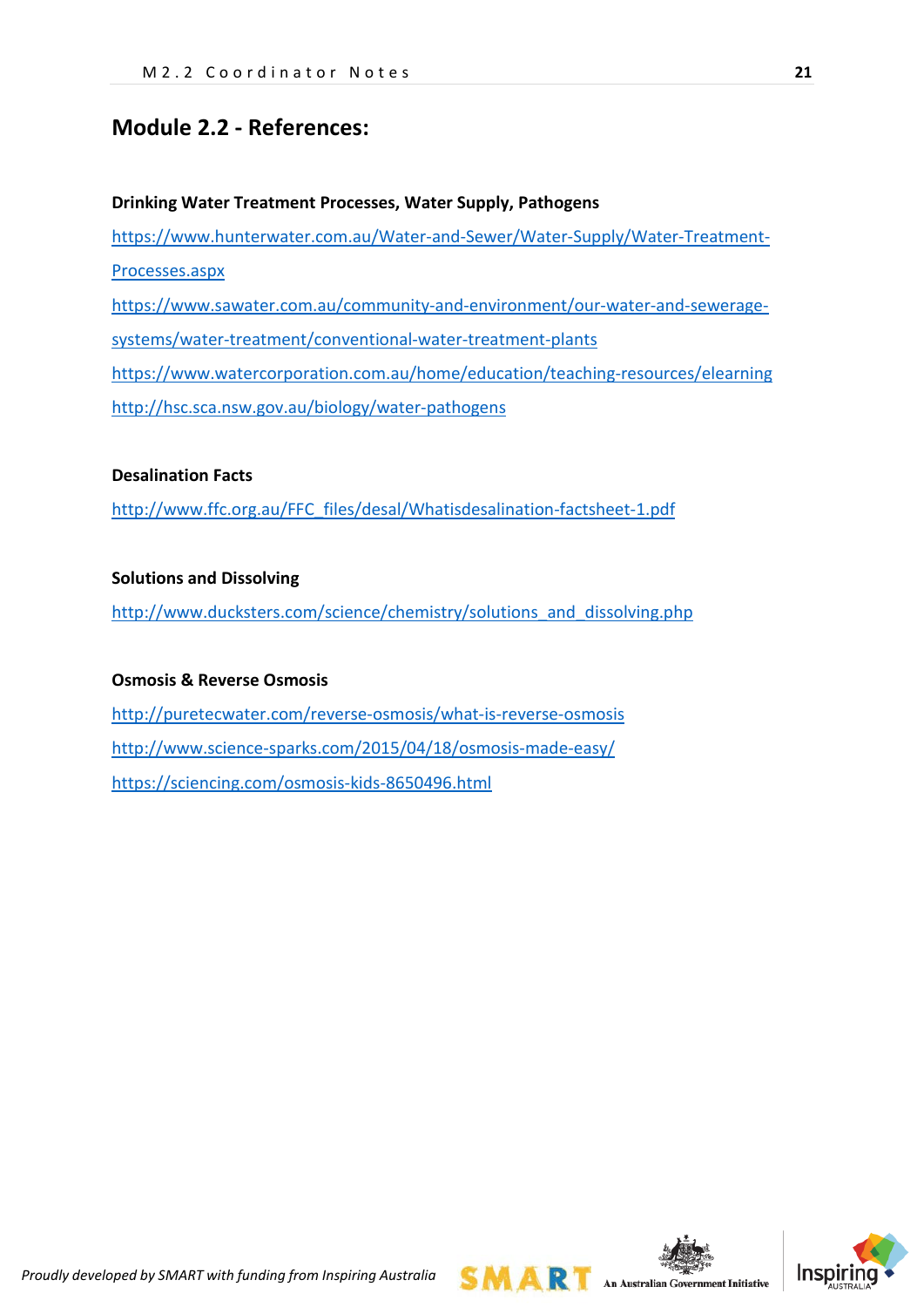# **Module 2.2 - Required Materials**

- Pens, pencils and writing paper are generally required every session.
- Students may like to bring a note pad to record their observations and ideas.
- A group usually refers to 2 4 students.

| <b>Activity</b>                    | <b>Material</b>                                                | <b>Amount</b>                        | Where can I find it?                |
|------------------------------------|----------------------------------------------------------------|--------------------------------------|-------------------------------------|
| All sessions                       | PowerPoint Slides*<br>(digital, or printed)                    | 1 per coordinator                    | <b>Coordinator Package</b>          |
| All sessions                       | Printed PowerPoint*<br><b>Slide Notes</b>                      | 1 per coordinator                    | <b>Coordinator Package</b>          |
| All sessions                       | <b>Printed Lesson</b><br>Plan                                  | 1 per coordinator                    | <b>Coordinator Package</b>          |
| All sessions                       | <b>Printed Module 2 Risk</b><br>Assessment                     | 1                                    | <b>Coordinator Package</b>          |
| All sessions                       | Computer, Data Projector,<br>Screen                            | $\mathbf{1}$                         | Venue                               |
|                                    | Alum (aluminium sulphate)                                      | 1 packet / tub<br>(1 teaspoon/group) | Swimming pool<br>supply shops       |
| Water<br>Filtration                | Clear cups / jars                                              | 1 per group                          | Supermarket /<br>recycled           |
| Challenge                          | 250ml Measuring cups<br>for scoring                            | $\overline{2}$                       | Supermarket,<br>homewares store     |
| (All session<br>durations)         | <b>Rubber bands</b>                                            | 1 packet<br>(allow 2 per group)      | Supermarket,<br>stationary shop     |
|                                    | 1 to 2 Litre plastic PET soft<br>drink / water / juice bottles | 1 per group<br>(cut off base)        | Recycled, or<br>supermarket         |
|                                    | scissors                                                       | 4 pairs for session                  | Supermarket,<br>stationary shop     |
| Note: Use this<br>list as a guide. | stockings                                                      | 1 to 2 pairs                         | Recycled, or<br>supermarket         |
| Other material                     | <b>Rubber bands</b>                                            | $2 - 3$ per group                    | Supermarket                         |
| may be used                        | Paper towel                                                    | $2 - 3$ rolls                        | Supermarket                         |
| instead of, or<br>in addition      | Fine sand, rough sand,<br>gravel, pebbles                      | Approx. 1 cup of<br>each per group   | Hardware store,<br>pet store        |
| To, the listed<br>materials.       | Activated charcoal/carbon                                      | 1 cup per group                      | Pet stores, garden<br>supply stores |
|                                    | Coffee filter paper                                            | 2 per group                          | Supermarket                         |
|                                    | Soil                                                           | 1/2 cup per group                    | Hardware / garden<br>supply store   |
|                                    | Water                                                          | 250ml per group                      | Supermarket, venue                  |

#### **Required materials list continues on next 2 pages**

\* PowerPoint Slides have been provided as a Master Slide Set for a 120 minute (or 2 x 60 minute) session duration. Hide/ omit slides as noted in lesson plans for delivery of shorter session durations.

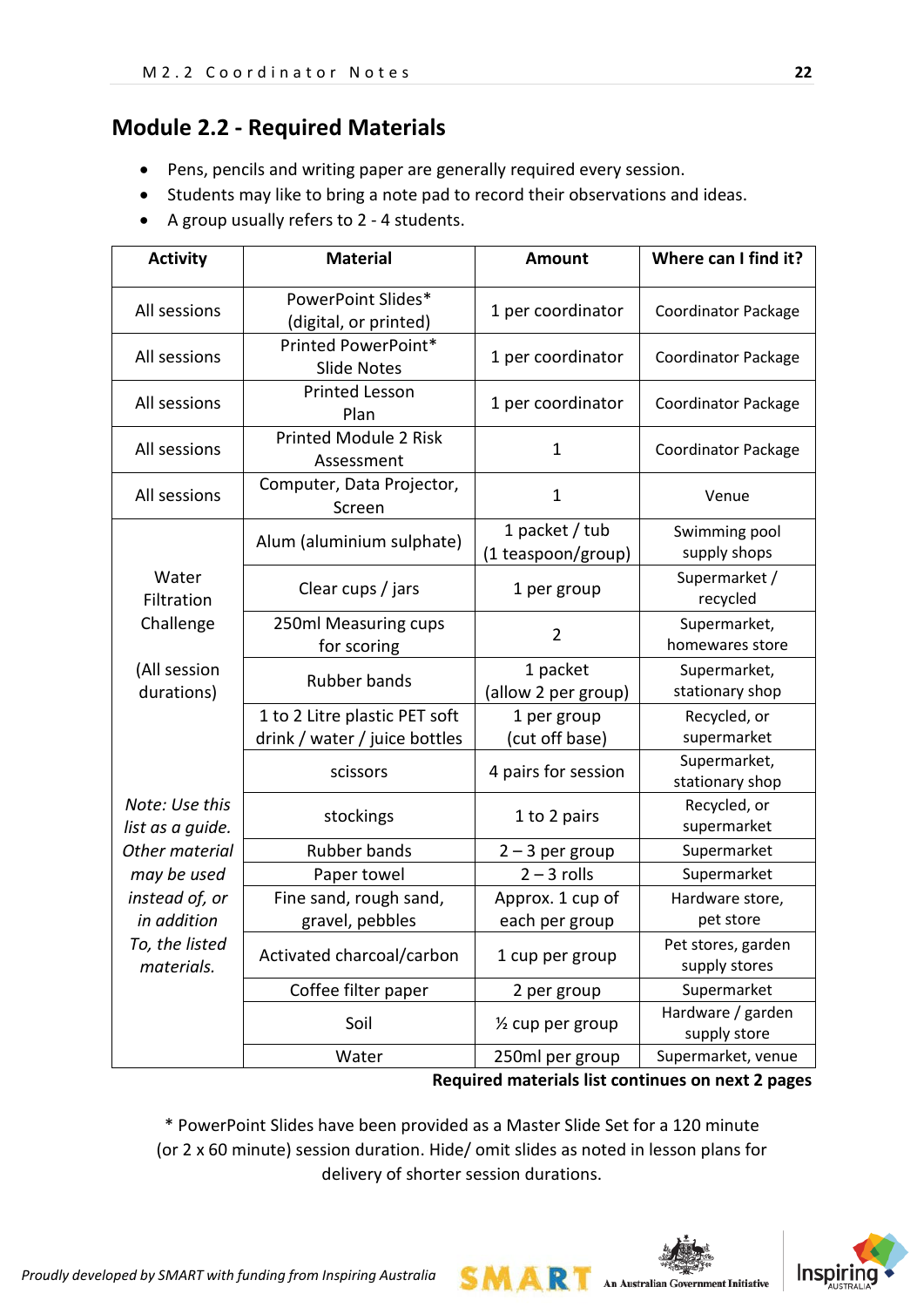| <b>Activity</b>                                    | <b>Material</b>                                                                                                                                                                                                                                                                                                                  | <b>Amount</b>                               | Where can I find it?                        |
|----------------------------------------------------|----------------------------------------------------------------------------------------------------------------------------------------------------------------------------------------------------------------------------------------------------------------------------------------------------------------------------------|---------------------------------------------|---------------------------------------------|
| Experiment<br>2.2.1                                | Water                                                                                                                                                                                                                                                                                                                            | Approx. 2 cups,<br>500ml per group          | Venue, supermarket                          |
| 'Muddy Water'                                      | Clear cups / jars                                                                                                                                                                                                                                                                                                                | 2 per group                                 | Supermarket, recycled<br>or homewares store |
| (All sessions)                                     | Soil                                                                                                                                                                                                                                                                                                                             | 2 spoonful's per<br>group                   | Pharmacy or<br>supermarket                  |
|                                                    | Spoons                                                                                                                                                                                                                                                                                                                           | 2 per group                                 | Supermarket, recycled<br>or homewares store |
|                                                    | Alum (aluminium sulphate)                                                                                                                                                                                                                                                                                                        | 1 packet / tub<br>(1 teaspoon/group)        | Swimming pool<br>supply shops               |
|                                                    | Paper towel                                                                                                                                                                                                                                                                                                                      | 1 long roll for<br>session                  | Supermarket                                 |
| Experiment<br>2.2.2                                | Water                                                                                                                                                                                                                                                                                                                            | Approx. 2 cups,<br>500ml per group          | Venue, supermarket                          |
| 'Salty water'                                      | Clear cups / jars                                                                                                                                                                                                                                                                                                                | 2 per group                                 | Supermarket, recycled<br>or homewares store |
| (120 minute<br>session, 2 x 60<br>minute sessions, | Salt                                                                                                                                                                                                                                                                                                                             | $\frac{1}{2}$ cup table salt<br>per group   | Supermarket                                 |
| 90 minute<br>session)                              | Pepper (or sand)                                                                                                                                                                                                                                                                                                                 | 1 tablespoon /                              | Supermarket                                 |
|                                                    | Spoons                                                                                                                                                                                                                                                                                                                           | 2 per group                                 | Supermarket, recycled<br>or homewares store |
| Experiment<br>2.2.3 'Osmosis'                      | Gummy bears                                                                                                                                                                                                                                                                                                                      | 3 per group                                 | Supermarket                                 |
| (120 minute<br>session, 2 x 60                     | Water                                                                                                                                                                                                                                                                                                                            | Approx. 300ml<br>per group                  | Venue, supermarket                          |
| minute sessions)                                   | group<br>Clear cups / jars<br>3 per group<br>Spoons<br>1 per group<br>Ruler<br>1 per group<br><b>GlitterBug Powder</b><br>per group)<br>UV light / torch<br>$1 - 2$ per session<br>Clear cups / jars<br>2 per group<br>Approx. 150ml<br>Water<br>per group<br>Spoons<br>1 per group<br>1 long roll for<br>Paper towel<br>session | Supermarket, recycled<br>or homewares store |                                             |
| Note: Raw<br>potato pieces<br>can be used in       |                                                                                                                                                                                                                                                                                                                                  |                                             | Supermarket, recycled<br>or homewares store |
| place of gummy<br>bears                            |                                                                                                                                                                                                                                                                                                                                  |                                             | Supermarket,<br>stationary shop             |
| Experiment<br>2.2.4                                |                                                                                                                                                                                                                                                                                                                                  | 1 tub (1/8 teaspoon                         | See link list over page                     |
| Microorganisms                                     |                                                                                                                                                                                                                                                                                                                                  |                                             | See link list over page                     |
| (120 minute                                        |                                                                                                                                                                                                                                                                                                                                  |                                             | Supermarket, recycled<br>or homewares store |
| session, 2 x 60<br>minute sessions,                |                                                                                                                                                                                                                                                                                                                                  |                                             | Venue, supermarket                          |
| 90 minute & 75<br>minute session)                  |                                                                                                                                                                                                                                                                                                                                  |                                             | Supermarket, recycled<br>or homewares store |
|                                                    |                                                                                                                                                                                                                                                                                                                                  |                                             | Supermarket                                 |